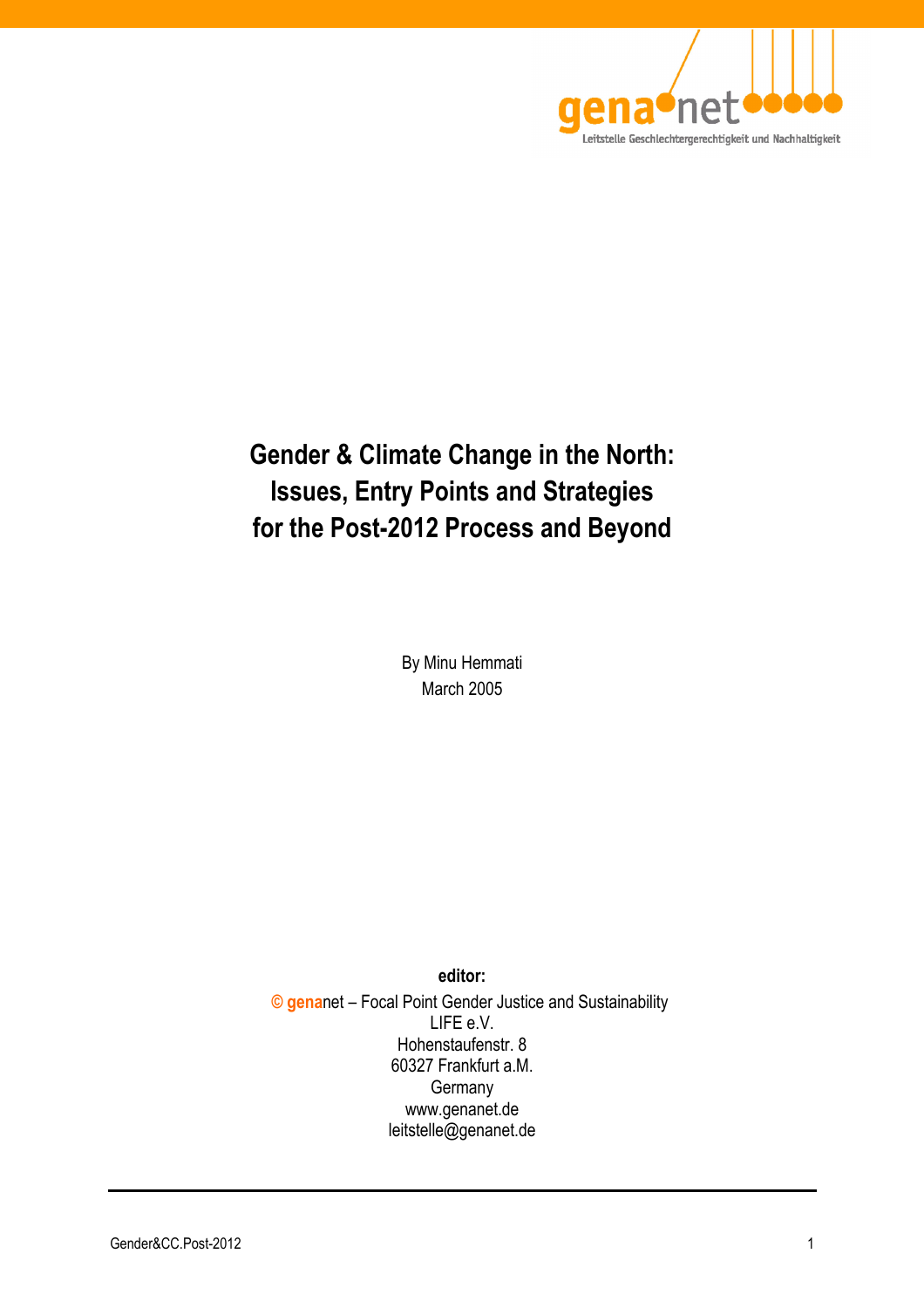### **Abstract**

The present paper has been prepared for **gena**net – Focal Point Gender Justice and Sustainability, Germany. It is focusing on gender aspects of climate change relevant to the industrialised countries in the 'North'. The paper is meant to stimulate the strategic considerations of women's organisations in Germany, Europe, and the wider UN ECE region, as the international community begins to prepare for negotiations of a post-2012 global climate regime. This process has already started at national, regional and international levels, and will move into its next phase during the year 2005.

So far, women's organisations' participation in the international climate change policy processes has been rather sketchy and uncoordinated. It is essential that women's organisations, researchers and others working on climate change take note of the upcoming negotiation processes and develop their strategy towards ensuring a (more) comprehensive and effective recognition of gender aspects of climate change in a future regime.

The paper is looking at a range of international policy-making processes and bodies in the area of climate change, environment, sustainable development, women and gender – aiming to identify points of entry and collaboration. Given the complexity of the international policy system, I was not able to address all (potentially) relevant processes and bodies. Surely more will be identified through consultations with potential collaborators, research partners, and funders. A growing overview of opportunities ad interests will also allow for much-needed prioritization of work.

# **Contents**

| $1_{\cdot}$                                          | Why Gender & Climate Change in the Post-2012 Process?                            | 3  |
|------------------------------------------------------|----------------------------------------------------------------------------------|----|
| 2 <sub>1</sub>                                       | Issues: Gender Aspects of Climate Change in the North                            | 4  |
| 3.                                                   | Ongoing and Upcoming Policy-making Processes and Potential Entry-Points          | 6  |
| 4.                                                   | Potential Partners: Relevant Organisations & Stakeholders and Potential Linkages | 21 |
| 5.                                                   | Broader Considerations in the Context of Women & Environment                     | 24 |
| 6.                                                   | Outlook: Goals, Strategies, Next Steps                                           | 25 |
| Annex I: Upcoming Meetings on Climate and Atmosphere |                                                                                  | 28 |
|                                                      | Annex II: Search results from OECD website                                       |    |

I would like to thank Ulrike Röhr (LIFE e.V.), Lars Friberg (CAN Europe), Jutta Emig (BMU), Sheila Oparaocha (ENERGIA), Gail Karlsson, Prabha Khosla and a number of others for inspiring and informative conversations about gender and climate change and broader environment and sustainable development issues.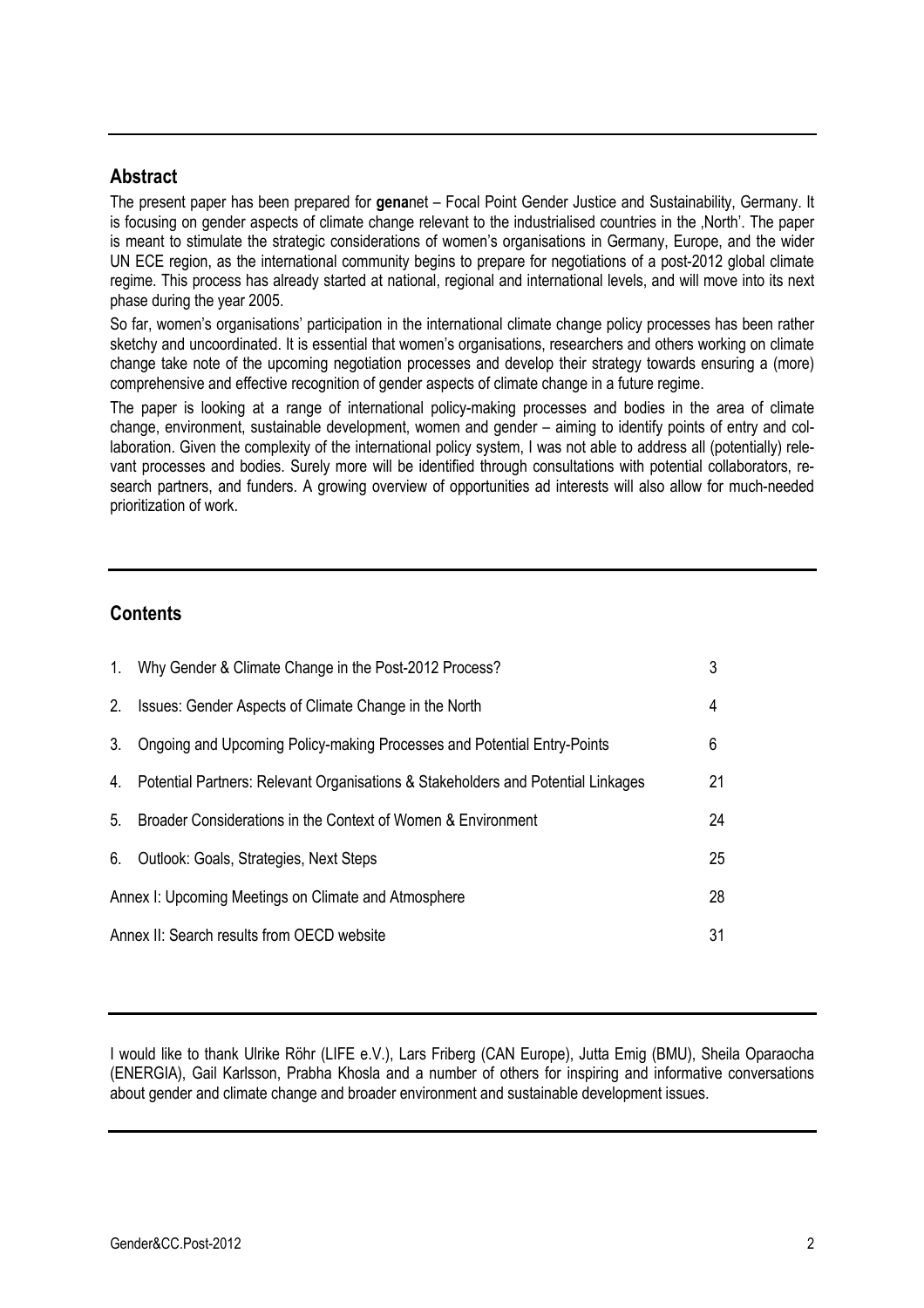# **1. Why Gender & Climate Change in the Post-2012 Process?**

Aguilar (2004) echoes the observations and conclusions of most authors dealing with gender and climate change: "Gender issues have not been considered in wider climate change discourses and initiatives. The international response to the implications of climate change has largely focused on mitigation initiatives (reduction of greenhouse gases), and has directed less attention to adaptation strategies (assistance with adapting to the adverse impact of climate change on food, livelihood, and human security). They have also displayed little regard for the social implications of climate change outcomes and the threats these pose for poor men and women, or for the ways in which people's political and economic environment influence their ability to respond to the challenges of climate change."

Dennison (2003) summarizes the rationale for investing in work on gender and climate change: "Despite its status and development within the United Nations international system, which mandates all UN processes to embody the principles and practices of gender analysis and gender equality, the international climate change negotiation process has failed to adopt a gender-sensitive strategy. This failure not only generates concern in terms of respect for gender equity at the international level, it also leads to shortcomings in the efficiency and effectiveness of the process itself. Without a gender-sensitive method of analysis, it is impossible to determine the full set of causes and potential effects of climate change. Furthermore, studies have shown that women and men experience climate change differently in terms of their adaptability, responsibility, vulnerability and aptitude for mitigation. Therefore, unless the international climate change negotiation process adopts the principles of gender equity at all stages - from research, through analysis, agenda formation, the design and implementation of mitigation strategies, and into further development - it will be unable to achieve truly global legitimacy or relevance".

LIFE e.V. & WECF rightly conclude that "taking gender differences into account in the planning of climateprotection measures and shaping climate-protection policy from the gender perspective would signify an important step not just toward gender justice, but also toward a society in which sustainable climate protection is not merely a vision but a practical reality" (LIFE e.V. & WECF leaflet).

With regard to gender aspects of climate change in the ,South', some progress in terms of research and recognition among policy-makers and other stakeholders has been made. Gender aspects of climate change in the 'North', however, remain largely unidentified and unrecognized.

In order to ensure high quality of policy-making, ensure legitimacy and increase the likelihood of successful implementation, the gaps of knowledge and policy regarding gender aspects of climate change need to be addressed.

Bringing gender onto the climate change agenda will require immediate as well as ongoing investments in *research*, *networking*, and *advocacy*. Such investments are not easy to achieve. Women's networks would have to engage in advocacy, preparation of proposals, negotiation with potential funders and collaborators, and so on – and there are not many who have the capacity for such engagement.

However, experiences show that, at least in some cases, increased gender-sensitivity of policy making at the international level has had significant impacts on future implementation.<sup>1</sup> In other words: If we develop an effective strategy and the necessary networks and coalitions, it is worth the effort.

<sup>1</sup> A recent example: women's advocacy efforts at CSD-9 on energy (2001), WSSD (2002), and the International Conference on Renewable Energy (2004) have resulted in more gender sensitive donor decisions and wider use of gender mainstreaming tools regarding energy projects in developing countries (Sheila Oparaocha, ENERGIA, personal communication, January 2005).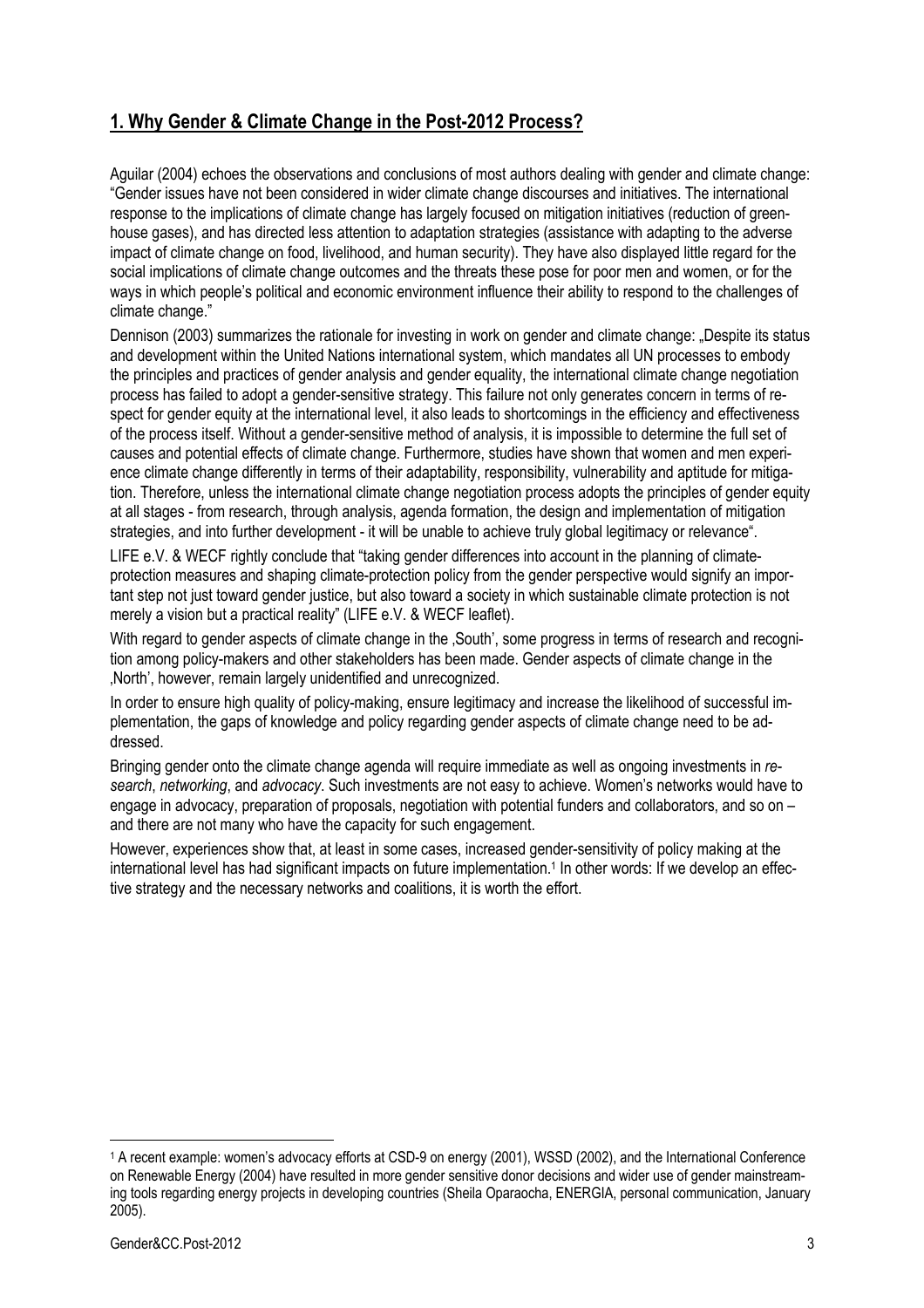# **2. Issues: Gender Aspects of Climate Change in the North**

There is a range of issues needing to be addressed when looking at gender aspects of climate change in the North. I have assembled some key points from the literature:

#### **Health issues**

*Mortality*: During the hot summers of recent years in Europe, mortality rates among women of all ages were higher than among men. Future projections indicate higher incidence of death and serious illness in older people and urban poor – among them being more women than men.

*Caring work*: It is primarily women who deal with the care for children and elderly who tend to me more severely affected extreme weather conditions and air quality, eg diseases relating to air pollution and high temperatures. This puts additional burden on women and impacts their ability to work outside the home.

*Women's participation in planning*: Health related planning and implementation yields better results when women are actively involved (see, for example, experiences in the Ukraine and women's involvement in the National Environmental Health Plan).

#### **Economic issues**

Women are still the majority of employees in lower income professions and positions (horizontal and vertical gender segregation of the labour market); and the majority of people in the informal labour market. Women also constitute the majority of adults leading single-headed households. In short: Women are, including in the North, poorer than men and enjoy less financial security. Hence, all economic consequences of climate change and response measures need to be analysed by gender to identify and effectively counter disproportionate disadvantages for women. Issues to be addressed include:

*Energy prices* (cooling / heating): The need for energy consumption for cooling is projected to increase in many developed countries.

*Transport prices*: As energy prices increase, so may transport prices – at least through a period of new investments in energy and transport technologies.

*Health costs*: Health impacts of climate change may also imply increased costs for diagnosis and treatment. Not all developed countries operate a national health system that provides for all patients at no additional costs, and in the long run, health insurance prices will have to increase to cover additional costs. In addition, in many developed countries fewer women are integrated in the national health systems as they are poorer, unemployed or work in the less protected informal sector.

*Food security / nutrition*: In the long run, the costs for agricultural production and provision of agriculture products in developed countries are likely to increase, as investments in operating new areas of production and new / additional agricultural technologies (irrigation; greenhouses; etc) become necessary. The increased costs for healthy nutrition will put a disproportionate burden on single-headed households.

*Water*: It is projected that water resource quantity and quality will decrease – there is a need to find out if that will translate into higher prices for water also in the developed world.

*Property insurance*: Women own less property than men, both in terms of land and buildings. (Re)Insurance companies keep extensive databases on property insurance and natural disaster impacts. It is unclear if such databases are disaggregated by gender; if women insure their property as much as men (or less? or more?). As insurance prices are likely to rise due to increased natural disaster risk, these questions need to be clarified.

#### **Social Issues**

*Natural resource conflicts:* Conflicts over natural resources (water, food, etc) are predicted to increase in the course of climate change. Integrating women and gender perspectives in conflict prevention and conflict resolution processes has proven an effective success factor at local and national levels (eg Aguilar 2004). A continued lack of women in power and decision-making is likely to hinder effective dealing with conflict.

*Economic and environmental migration*: Men are more likely to migrate for work, not only in the developing world. Within Europe, there is extensive experience with work migration, and the economic, legal and social conse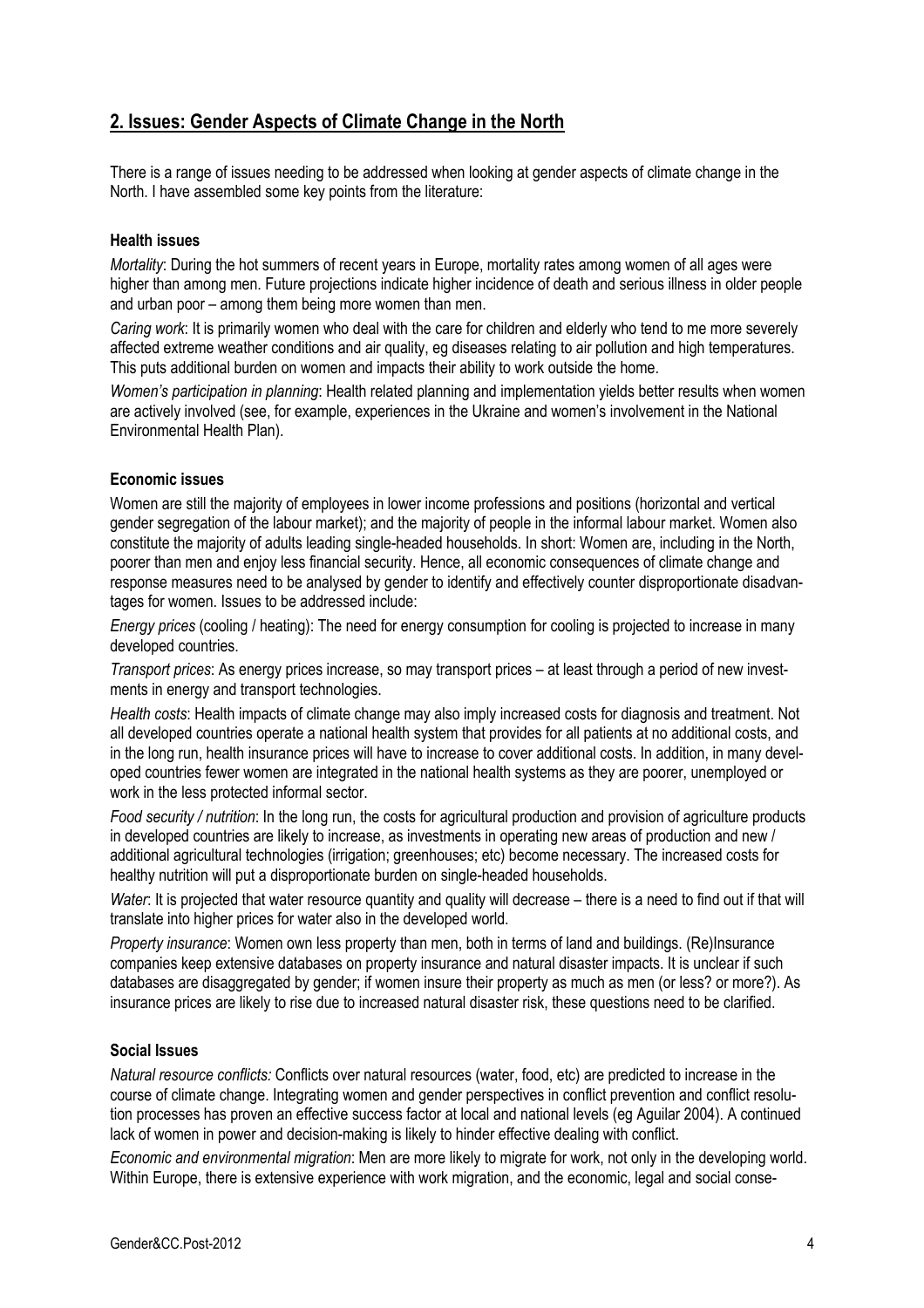quences for women and families. Climate change will change working conditions also in the developed world, and there is a need for research into the gender-specific conditions arising from those changes.

"Women constitute up to 80% of refugee and displaced populations world-wide, and in emergency situation women and children may typically make up 70 – 80% of those needing assistance" (Aguilar 2004). These are global figures, and thus mostly represent situations in the developing world. However, we need to know how figures for migrants, refugees and displaced people due to environmental changes and climate change related disasters might develop – disaggregated by gender.

#### **Gender roles and gender-specific attitudes**

*Risk perception:* women and men perceive and assess risks differently, including in relation to climate change. Women are more sensitive to risks and less likely to perceive governmental policies and measures taken to deal with climate change as sufficient. Women also seem to be more prepared for behavioural changes than men, as "fewer women than men believe that science and technology will solve environmental problems without our having to change our lifestyle. They also rate more highly the influence that each individual has on climate protection" (LIFE & WECF leaflet). This points to a higher likelihood that women would support more drastic policies and measures on climate change – in other words, they would be the most "natural allies" of those promoting progressive and significant climate change mitigation and adaptation policies.

On the other hand, men are at higher risk in disaster situations because of risky, 'heroic', 'masculine' behaviour. Much of this is merely anecdotal evidence from a few studies in Asia in Latin America, but certainly warrants a closer look at gender differences in risk perception and response.

*Natural disasters:* Women are particularly affected by negative impacts of disasters, eg in the areas of income, caring work, and increased violence. In traditional disaster research, women are mostly seen as victims. Gender analysis in disaster research, on the contrary, suggests an alternative to the dominating approach of technologically supported disaster management – disaster prevention through sustainable development (eg erosion prevention through tree planting).

*Power and decision-making:* gender-specific differences regarding climate change and its impacts are either due to physiological differences or, to a much greater extent and scope, to differences in social / societal roles and gender-specific identities. Gender roles and identities are linked to gender hierarchies in terms of opportunity and participation in power structures in societies. 2 At the recent UNEP Women's Assembly on Environment, civil society experts also mentioned the intersection between globalization, gender and environment, and the participation of women in affected communities needing a systematic analysis.

It is not necessary to comment on these issues here at length – they are well documented. In general, we can say that while women have achieved significant progress at the international level and in many national contexts, much of that progress remains on paper. CEDAW is one of the most powerful international legal instruments in the context of human rights and social justice and equity, particularly with its Optional Protocol which allows individuals to appeal to the UN. Agenda 21 contains a whole chapter on women as a Major Group 3. And so on… However, change in the lives of women and men around the globe remains slow and piece meal. Percentages of women in positions of power remain low, and mostly below the generally estimated "critical mass" of 15-20 %.

As Dennison (2003) points out, "women have been shown to be both capable of, and especially adept at, adapting to climate change (Masika 2002, 6), as well as being willing to play a key role in developing and implementing mitigation strategies (Skutsch 2002, 35). However, in both cases, women are much more likely to achieve this if granted the *opportunity and agency* necessary to become involved in the process (ibid.). This would, however, involve the granting of space for the voices of women to speak on behalf of women."

<sup>2</sup> Gender differences in risk perception, for example, are linked to differences in perceived power and control – the less people can impact decisions & strategies regarding a particular issue, the more risky will they perceive the issue. As stated above, the high climate change risk perception of women might make them natural allies when pushing for drastic measures on climate change. However, extreme risk perceptions can ultimately also lead to avoidance and paralyzation, which would be counter-productive, given that climate change mitigation and adaptation measures will need engagement and investment of time, resources, and behavioural change from all citizens.

<sup>&</sup>lt;sup>3</sup> The Johannesburg Plan of Implementation (JPoI), outcome of the World Summit on Sustainable Development in 2002, however, almost completely lacks references to gender.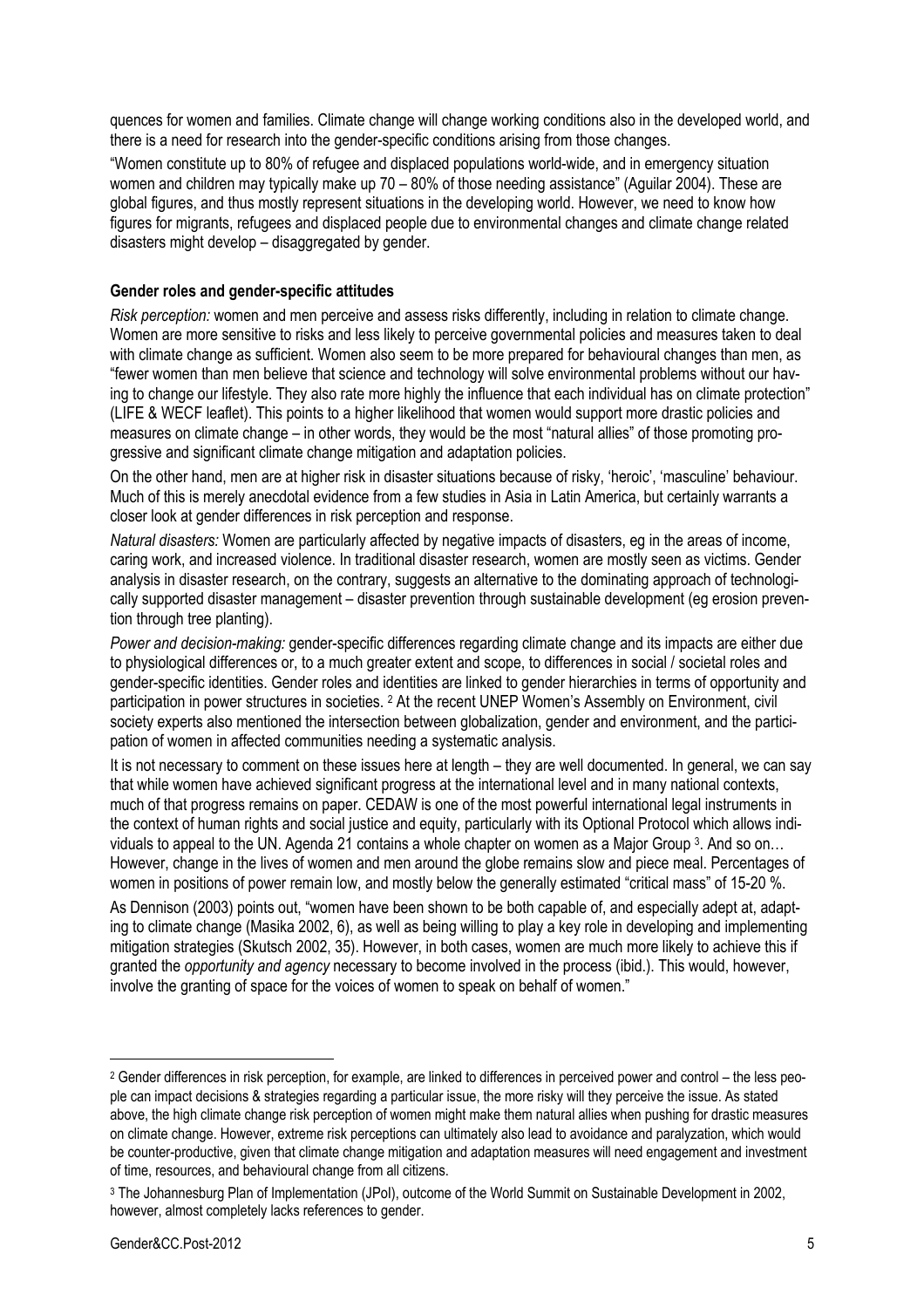# **3. Ongoing and Upcoming Policy-making Processes & Potential Entry-Points**

A number of relevant international organisations and their climate change related processes are listed. As this paper is focusing primarily on gender aspects of climate change in the North, several regional bodies and their (potential) post-2012 related activities require special attention. I have tried to identify potential entry-points and contacts wherever possible.

# **United Nations Framework Convention on Climate Change (UNFCCC)**

Conferences of the Parties (COPs) and meetings of the Subsidiary Bodies (SB) are held annually, either in the Secretariat host city of Bonn or in a host country.

Next meetings & issues under discussion:

*11-12 Apr 2005: UNFCCC Workshop on National Systems:* Experiences regarding the development and implementation by Annex I Parties of national systems for the preparation of greenhouse gas inventories; general & specific functions of national systems, such as institutional arrangements, quality assurance/quality control procedures, and data collection. Bonn, Germany

*16-17 May 2005: Seminar of Governmental Experts:* Informal, early starting point of discussions on the post-2012 climate regime.

*19-27 May 2005: Twenty second sessions of the subsidiary bodies (SB 22), consisting of:* 

 *Subsidiary Body for Scientific and Technological Advice* (SBSTA) – the agenda includes: Scientific, technical and socio-economic aspects of impacts of, and vulnerability and adaptation to, climate change; Scientific, technical and socio-economic aspects of mitigation of climate change; "Good practices" in policies and measures among Parties included in Annex I to the Convention; *Research needs relating to the Convention*: previously identified were the need to assess the adequacy of research activities and their international coordination to meet the needs of the Convention; the importance of social as well as natural sciences, and the interaction between the two, in responding to the research needs arising from the assessment reports of the IPCC; and the enhancement of the capacity of developing countries to contribute to and participate in global climate change research efforts. The SBSTA is expected to determine next steps in relation to identifying the research needs of the Convention and communicating them to the international research programmes and bodies.

*Subsidiary Body for Implementation* (SBI) – the agenda includes: The organizational scenario for the COP 11 and COP/ MOP1, along with possible elements of provisional agendas. National communications from Parties not included in Annex I to the Convention. Bonn, Germany

*28 Nov - 09 Dec 2005: COP 11 and COP/MOP 1*

Conference of the Parties at its eleventh session (COP 11) and first session of the Conference of the Parties serving as the meeting of the Parties to the Kyoto Protocol (COP/MOP 1). Some Parties (such as Canada) wish to achieve a mandate to develop the post-2012 regime, similar to the Berlin Mandate which led to the Kyoto Protocol. Montréal, Canada

*Non-government participation at UNFCCC meetings:* There is no regular women's caucus at UNFCCC meetings. Many ENGOs are organized in the Climate Action Network (CAN). Development NGOs, business, trade unions, indigenous peoples' organisations, and youth groups participate regularly. Local governments are also represented (eg Climate Alliance).

*Entry points:* COPs and SB meetings are open for side events, and represent the largest gatherings of climate change policy makers every year, hence are the most important international advocacy event. They also allow for networking among non-government stakeholders. Environment ministers also attend – including representatives of the Women Environment Ministers Network (see below).

*Inter-agency collaboration*: A Joint Liaison Group was set up in 2001 by the secretariats off the three Rio-Conventions – UNFCCC, CBD (biodiversity) and UNCCD (desertification & drought). The Joint Group also regularly consults other intergovernmental institutions such as the WMO and the Ramsar Convention Secretariat.

*Entry point:* This should be kept in mind when advocating towards any of the Joint Group members – any member could advocate for gender mainstreaming towards the others.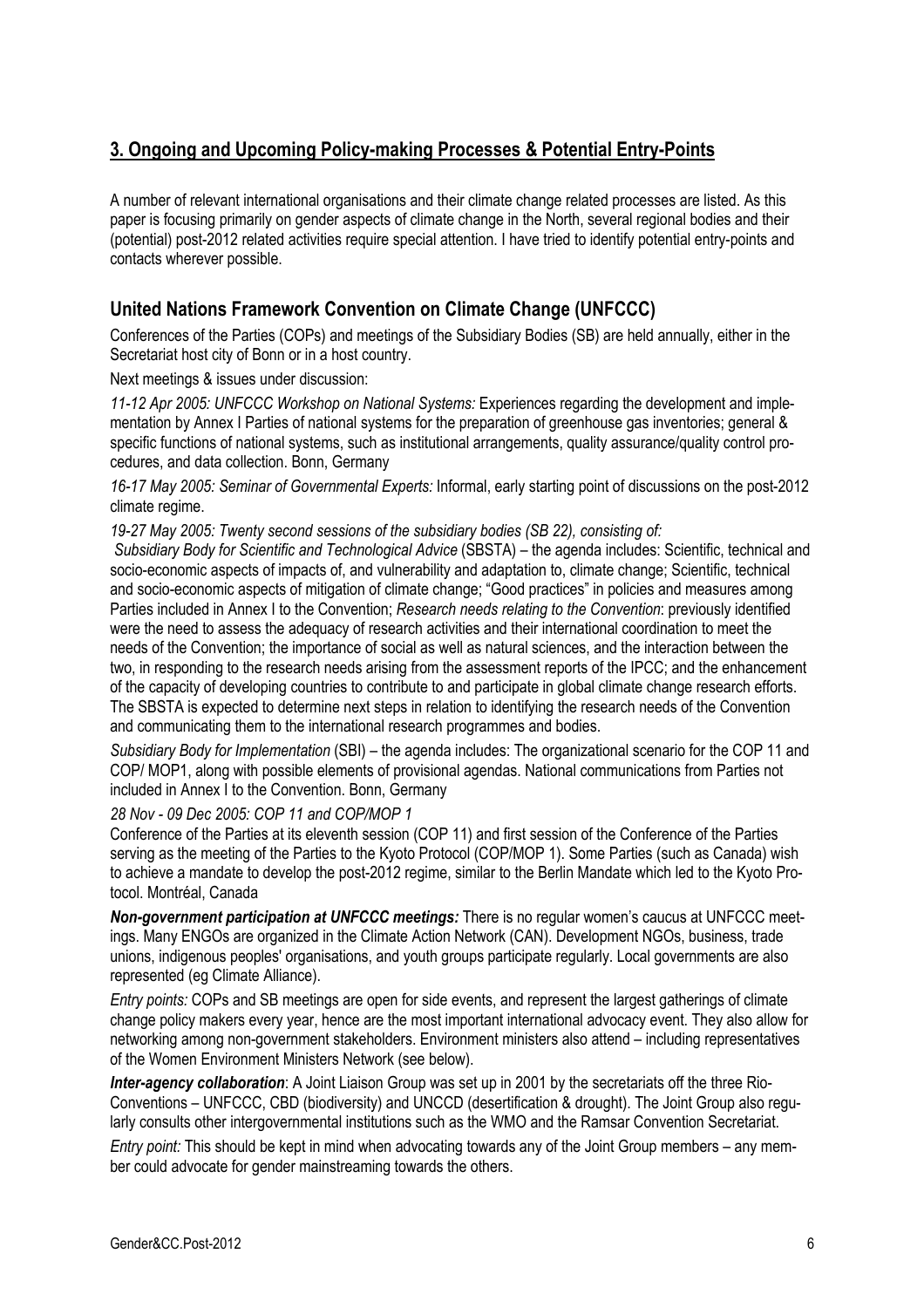*UNFCCC Information Services* (IS): Among other tasks, IS also publishes general information for public use about the Convention and related matters. IS regularly seeks input from UNEP on education, training and public awareness.

*Entry point:* convince IS that all their publications need to include reference to gender specifics and genderdisaggregated data, as they are / become available.

*National Level*: All Parties to the Convention have to submit reports ("national communications" on actions they are taking to implement the Convention. To focus such actions, they must prepare national programmes containing: climate change mitigation measures; provisions for developing and transferring environmentally friendly technologies; provisions for sustainably managing carbon sinks; preparations to adapt to climate change; plans to engage in climate research, observation of the global climate system and information exchange; plans to promote education, training and public awareness relating to climate change.

*Entry points:* All of these, particularly the latter two, are relevant to gender aspects of climate change in the North. The COP provides the guidelines for Parties to use in reporting information in their national communications – another entry point for advocating gender mainstreaming.

Also, under the Kyoto Protocol, Annex I Parties have to submit a progress report by 1 January 2006 about "demonstrable progress" towards meeting their commitments by 2005. That means that in developed countries progress reporting on the Kyoto Protocol commitments must be underway in the second half of 2005.

*Contacts for further information & discussion:* NN, EU DG Environment. In Germany: Karsten Sach (BMU); Astrid Harnisch (BMU, National Program; with interest in gender issues); Andrea Meyer (?).

### **Intergovernmental Panel on Climate Change (IPCC)**

So far, IPCC has not paid any attention to gender issues in their assessment reports. Gender and poverty / consumption had been included in a meeting on social scientific contributions to climate change mitigation in 2000, and a number of references to gender found their way into the 3<sup>rd</sup> Assessment Report (2001). <sup>4</sup>

Other recent examples include the report from the IPCC Expert Meeting on The Science to Address UNFCCC Article 2, including Key Vulnerabilities (Buenos Aires, May 2004) 5, and the IPCC Anniversary Brochure from December 2004, where Chair Pachauri talks again about gender balance in IPCC author teams, but also about the need to increase contributions from a wider range of disciplines.

As IPCC is providing the science base for climate related policy making, it would be very helpful indeed if they started to consider gender issues more systematically and thus provide a scientific basis for gender mainstreaming climate related policy.

*Entry points:* One problem with the IPCC is that they base their reports on published, peer reviewed research – and there is little available in the area of gender and climate change, particularly in the North. However, we could try and advocate for the research gap to be pointed out in the next assessment report. In that, the 4th assessment report, due in 2007, more consideration than before shall be given to cross-cutting issues. Seven of those have been identified – but gender is not among them. One could, however, use included cross-cutting issues such as "sustainable development", "adaptation" or "vulnerability" as entry points (?).

*Contacts for further information & discussion:* Jason Anderson (ex CAN Europe), Bill Hare (Berlin) - for advice on IPCC operations and options for input; R.K. Pachauri, IPCC Chair - for direct advice & inputs.

# **United Nations Environment Programme (UNEP)**

UNEP operates climate change related activities in several of its centres around the globe.<sup>6</sup> Focus areas include: Climate, Finance and Business; Mitigation of energy-related emissions**;** Carbon sequestration and land use, land use change and forestry**;** Vulnerability and adaptation to climate change**;** Technology Transfer; Capacity building**;**  Climate Change and Development**;** and Synergies with other environmental topics**.** 

<sup>4</sup> IPCC: Climate Change 2001: Impacts, Adaptation, and Vulnerabilty. - See, for example, contributions from Working Group II (adaptive capacity; vulnerability by sector; Europe) and Working Group III (decision-making frameworks; employment; costing methodologies; discourse & symbolism).

<sup>5</sup> http://www.ipcc.ch/wg2sr.pdf

<sup>6</sup> http://www.unep.org/themes/climatechange/Climate\_Change\_Centre/index.asp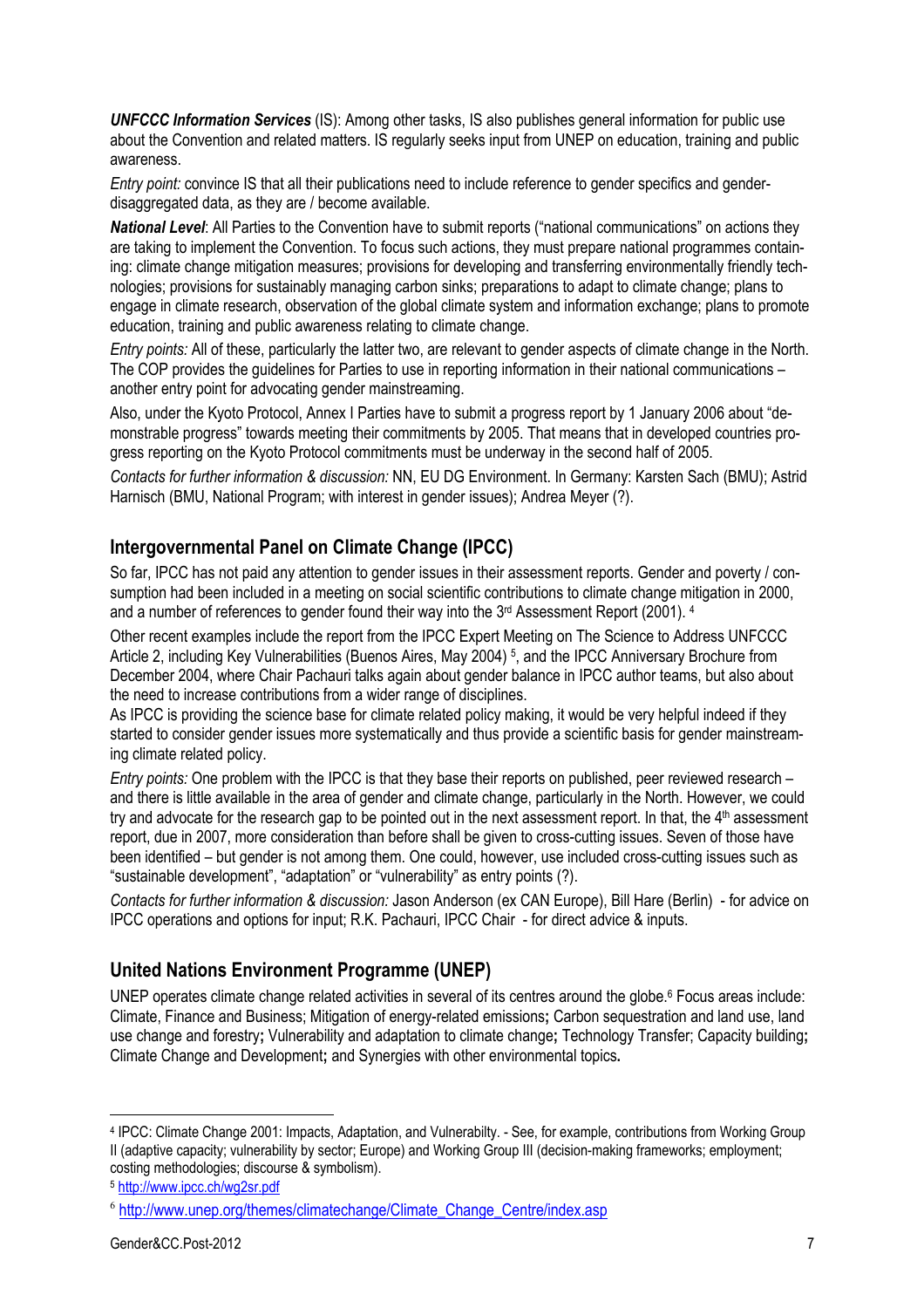*Governing Council Process:* After having championed work on gender and environment issues in the 1980s, UNEP had not been as significantly engaged on these issues during the 1990s. Since 2003, UNEP has picked up the agenda again: It commissioned a publication on women and the environment in 2003 (published in 2004), and convened a peer review meeting to review the draft in November 2003. This was also used to discuss next steps, primarily a planned international conference on women and environment issues. A consultative seminar was convened in February 2004 in order to further the planning for this conference, "The Global Women's Assembly on the Environment", which UNEP hosted in October 2004 in Nairobi.

Linked to this process was the decision to put gender on the agenda of UNEPs 23<sup>rd</sup> Governing Council, held in February 2005. UNEP GC adopted the following decisions <sup>7</sup>:

*In relation to the GEO Yearbook 2004/2005,* the Governing Council welcomed the feature focus of the *Yearbook* on gender, poverty and environment and calls upon Governments and intergovernmental organizations to mainstream gender considerations into their relevant environmental policies, plans, programmes and activities, in particular through promoting: Gender-balanced participation in environmental assessments, monitoring, policy and decision making; Gender perspectives in the design of assessment, monitoring and early-warning processes and identifying priority environment-related data sets for gender disaggregation; Gender dimensions in the formulation of environmental policies, decisions and actions; "

In relation to gender equality in the field of the environment (Decision 23/11), the Governing Council recalled a number of previous international agreements, goals and decisions, voiced concern about the impact of environmental degradation on the livelihoods of communities, particularly for women living in poverty, and underlined the importance of integrating into national sustainable development strategies and into poverty reduction strategy papers gender equality and the particular role of women as natural resource managers.

#### **I. Equal participation in decision-making**

1. *Invites* Governments to promote methods of work conducive to women's participation in environmental decision-making at all levels with the aim of achieving broad gender balance;

2. *Encourages* the Executive Director to work with other United Nations agencies to assist Governments in promoting the equal participation of women and men in policy formulation, decision-making, implementation, monitoring and reporting on sustainable development;

3. *Requests* the Executive Director to promote the sharing of good examples of gender-sensitive environmental initiatives of Governments and all stakeholders;

4. *Also requests* the Executive Director, subject to the availability of extrabudgetary resources, to develop a mentorship programme which would encourage young women to take an active role in environmental policy formulation and decision-making;

5. *Encourages* the Executive Director to enhance work, including at the regional level, to develop and disseminate gender-disaggregated analyses, data and information on UNEP issues and activities;

6. Encourages the Executive Director to strengthen further the involvement of women in UNEP activities;

#### **II. Gender mainstreaming in environmental policies and programmes**

7. *Calls on* the Executive Director to develop and promote a set of gender-equality criteria for the implementation of programmes;

8. *Requests* the Executive Director to apply the UNEP gender-sensitivity guidelines;

9. *Also requests* the Executive Director, in the implementation of the Bali Strategic Plan on Technology Support and Capacity-building, to take into account paragraph 3 (e) thereof, which states, as one of the objectives of the Plan, "To integrate specific gender-mainstreaming strategies, as well as education and training for women, in formulating relevant policies, and to promote the participation of women in environmental decision-making";

10. *Further requests* the Executive Director to give an account of lessons learned about gender-related aspects of environmental issues in conflict situations and to apply its conclusions to the post-conflict assessment work of UNEP;

#### **III. Assessment of effects on women of environmental policies**

11. *Requests* the Executive Director, subject to the availability of extrabudgetary resources, in collaboration with UNDP, to assist Governments in building capacity for gender mainstreaming in the context of the Bali Strategic Plan on Technology Support and Capacity-building;

12. *Encourages* the Executive Director to collaborate with scientific institutions to promote research-exchange programmes on gender and the environment as an input to the Decade for Education on Sustainable Development;

<sup>7</sup> I am quoting from GC decisions.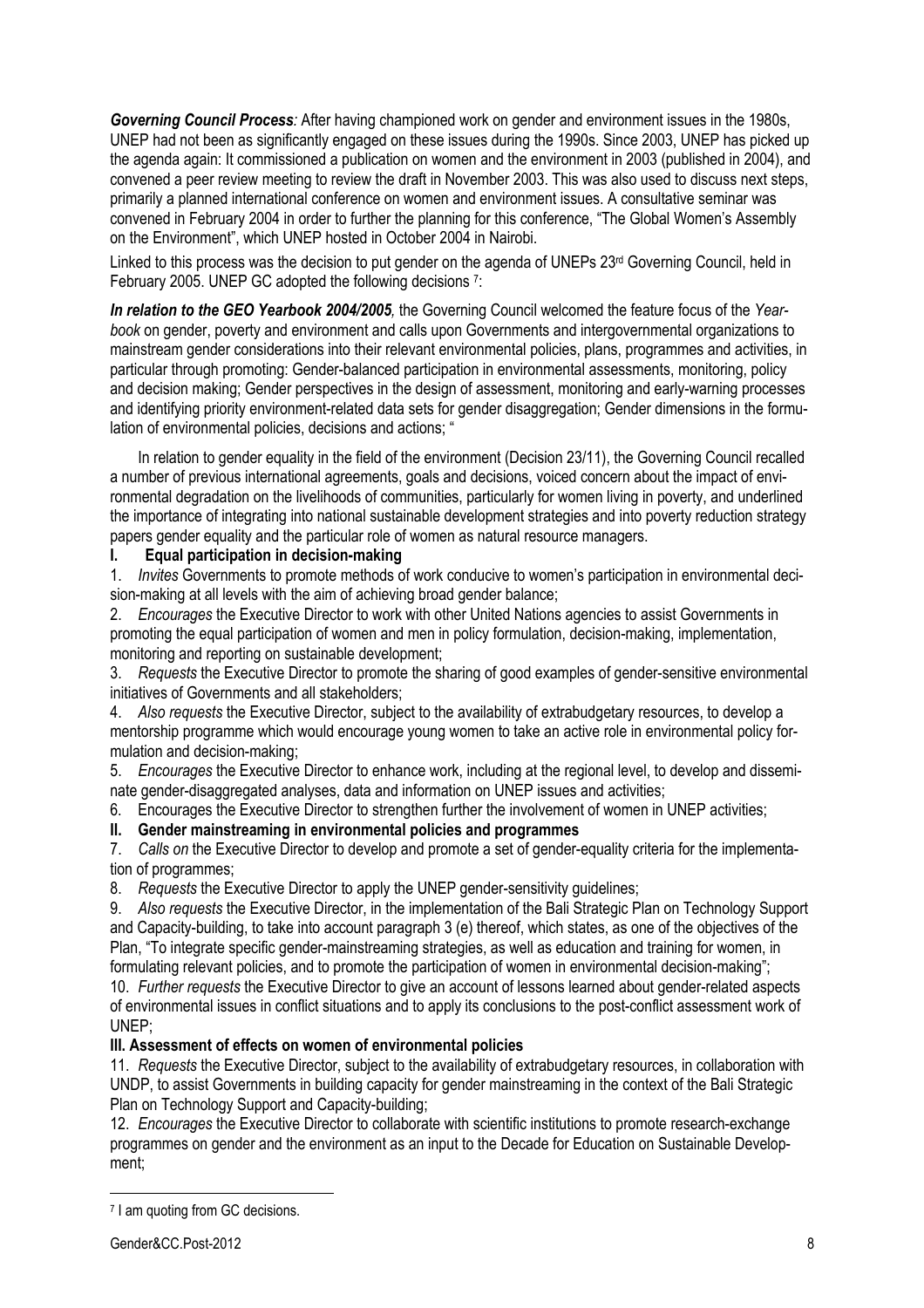13. *Also encourages* the Executive Director to work with the CEDAW Committee and other relevant human rights bodies in identifying lessons learned on gender-related aspects of environmental issues;

#### **IV. Implementation**

14. *Invites* Governments, in accordance with its decision 20/9 of 5 February 1999, to designate gender focal points and to notify the Executive Director thereof;

15. *Also invites* Governments actively to involve all stakeholders in their gender-equality and environment-related activities;

16. *Requests* the Executive Director to integrate further gender-equality and environment activities into the programme of work of UNEP;

17. *Invites* the Executive Director, subject to availability of extrabudgetary resources, to explore options, in consultation with Governments, on the possibility of developing an action plan for gender mainstreaming within the work of UNEP;

18. *Requests* the Executive Director to communicate the present decision to CSW and to report on the situation with regard to gender equality and the environment and progress in the implementation of the present decision to the Governing Council at its twenty-fourth session."

*Entry points:* These decisions offer a number of entry points, and they require reporting on implementation to the GC in 2006. Only some of these points are directly relevant to gender and climate change. Hence, we should keep in touch with women's organisations following the UNEP process and design our strategies in a mutually supportive manner.

*UNEP contacts for further information & discussion:* Irene Dankelmann, June Zeitlin, WEDO. Klaus Töpfer, Executive Director; Beverly Miller, Gender Focal Point; Olivier Deleuze, Head of Major Groups and Stakeholder Branch, Division for Environmental Policy and Law - all UNEP. Ms Beverly Miller, Secretary of the UNEP Governing Council, is nominated to head a new Gender Unit within UNEP, Nairobi. Another useful link to UNEP staff may be Njeri Wamukonya at the Risoe on Energy, Climate and Sustainable Development, who has published on gender issues and analysis.

*UNEP Global Environment Outlook 4th Report / GEO-4, to be published 2007 8:* Several meetings were held during the last quarter of 2004 to initiate the GEO-4 reporting process at the global and regional levels. One of the first of these meetings was the up-front "Ad-hoc Experts Consultation on GEO-4" in the European region. One of seven regional expert consultations held around the world, the purpose of the meeting was to expose UNEP's current plans for the preparation of GEO-4 and take the advice of governments, international agencies with a regional role, the scientific community, civil society, the private sector and youth in designing GEO-4 from a European perspective. (NB: women are not mentioned as a stakeholder group.)

Also, a global intergovernmental and multi-stakeholder consultation on the fourth Global Environment Outlook (GEO-4) was held from 19-20 February 2005. The meeting discussed: the GEO report series and GEO-4 design process; the objective, scope and overall outline of GEO-4; consideration of the key questions that GEO-4 should address; and preparations for GEO-4 report and related capacity-building activities. The meeting agreed on a statement to be delivered to GC-23/GMEF.

For GEO-4, UNEP wants to apply the concept of vulnerability for the assessment of cross-cutting issues (issues transcending the single domains of sustainability) relevant for sustainable development.

#### *Entry points:* Participation in GEO-4 consultations.

*Contacts:* UNEP GEO team, Division of Early Warning and Assessment (DEWA), UNEP; geo@unep.org**.** Irene Dankelmann, WEDO.

As the present paper is focusing on aspects of gender and climate change in the North, it is useful to look at UNEPs regional activities, particularly the *UNEP Regional Office for Europe* (ROE, Geneva, Paris). Programme Activities which could be of interest in the context of gender & climate change include:

*Environment and Security*: "The transition to market economies is placing great pressures on the countries in South Eastern Europe and Central Asia. Ensuring economic development - and responding to governance challenges in the context of deepening regional integration - will intensify pressure on natural resources. There is growing understanding that increased resource scarcity and degradation of natural systems; problems such as

<sup>8</sup> http://www.unep.org/geo/geo\_project.htm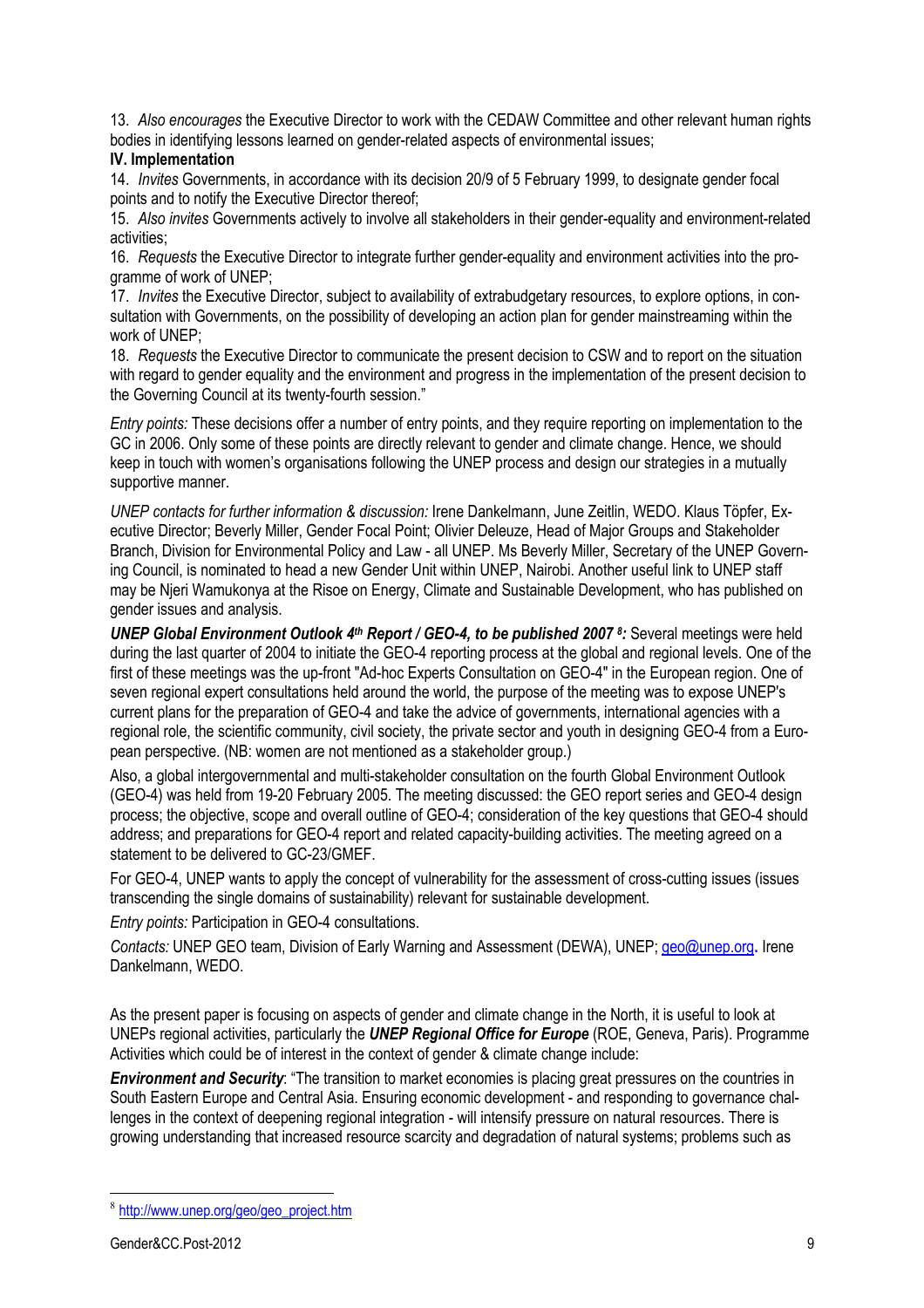inequitable access to critical resources and transboundary movement of hazardous materials can pose substantial threats to security for the countries of these regions.

In August 2002, UNEP, in collaboration with OSCE and UNDP, launched the initiative on Environment and Security in Europe to promote the use of environmental management as a strategy for enhancing cooperation and reducing insecurity, with an initial focus on South Eastern Europe and Central Asia. Through regional consultations, and under the expert guidance of an international steering committee, the initiative seeks to: Deliver regionally-appropriate definitions of environment and security linkages; Map the risks and opportunities in the form of a graphic report and web site; Mobilize resources and expertise to implement the suggested follow-up.

The Environment and Security Initiative was presented to the 5th "Environment for Europe" Ministerial Conference, which took place in Kiev, Ukraine, in May 2003, and recognized the interlinkages between environment and security and the need for close cooperation in that area. The Conference endorsed the strategic framework of the Environment Strategy for Countries of Eastern Europe, Caucasus and Central Asia (EECCA), and invited the EAP Task Force (serviced by the OECD) to "lead efforts to facilitate and support, in cooperation with other relevant international bodies and Regional Environmental Centres, the achievement of the objectives" of the Strategy. The report on environment and security in Central Asia and South Eastern Europe followed the public presentation of the Initiative."

*Entry points:* Impacts of natural degradation; inequitable access to critical resources; environment and security – probably a big emerging issue (?) – research on gender aspects - ?.

*Sustainable Consumption*: "There is wide global recognition that unsustainable patterns of consumption have serious social and environmental impacts. Sustainable consumption and production first gained international prominence at the Rio Earth Summit (United Nations Conference on Environment and Development) in 1992 where the international community warned that excessive demands were being made on the planet's finite stock of resources and on its capacity to absorb the waste products of human activities, and called for action to promote patterns of consumption and production that reduce environmental stress and meet the basic needs of humanity. The Johannesburg World Summit on Sustainable Development in 2002 recognised that 'fundamental changes in the way societies produce and consume are indispensable for achieving global sustainable development' and that 'Governments, relevant international organizations, the private sector and all major groups should play an active role in changing unsustainable consumption and production patterns'. Following the Johannesburg Summit, UNEP, together with UN-DESA, received a mandate from the Commission on Sustainable Development to develop and implement a 10-year framework of programmes for the promotion of sustainable consumption and production patterns.

ROE has been working on sustainable consumption issues since 2001 promoting a multi-stakeholder approach and is expanding the scope of this work to provide an effective response at the regional level. The aims of the project 'Sustainable Consumption Opportunities for Europe' are to raise awareness of sustainable consumption issues and to support the development of multi-stakeholder partnerships in the pan-European region, with particular emphasis on transition countries. The focus is on multi-stakeholder dialogue and on promoting a positive understanding of sustainable consumption related to quality of life for all.

The advantage of the multi-stakeholder approach is that it integrates all the different perspectives in the analysis of sustainable consumption. This complex issue is tackled in national, sub-regional and regional multi-stakeholder workshops involving governments, the business sector, scientists, national and international NGOs, and civil society. The workshops serve to initiate multi-stakeholder dialogue, facilitate fact-finding about consumption status and sustainability at the various levels, disseminate existing examples of good practice and decide priorities for action.

ROE, in collaboration with project partners will also deliver substantive work towards the assessment of sustainable consumption status in Europe through the development of initial sets of indicators. A conceptual framework report will be the basis for fact-finding studies in various countries. This will provide valuable information for the planning of strategic actions for the promotion of sustainable consumption."

*Entry points:* Gender-specific consumption patterns: UNEP Paris conducted a review and produced an internal report. Also: Raise the issues with people working on the 10-year programme on production and consumption (Marrakech programme). Contact in BMU: Ulf Jäckel.

*Environmentally Sustainable Transport* (EST): "Transport is sustainable when it provides for safe, economically viable and socially acceptable access to people, places, goods and services while meeting generally accepted objectives for health and environmental quality, protecting ecosystems and minimizing adverse impact on global phenomena such as climate change, stratospheric ozone depletion and the spread of persistent organic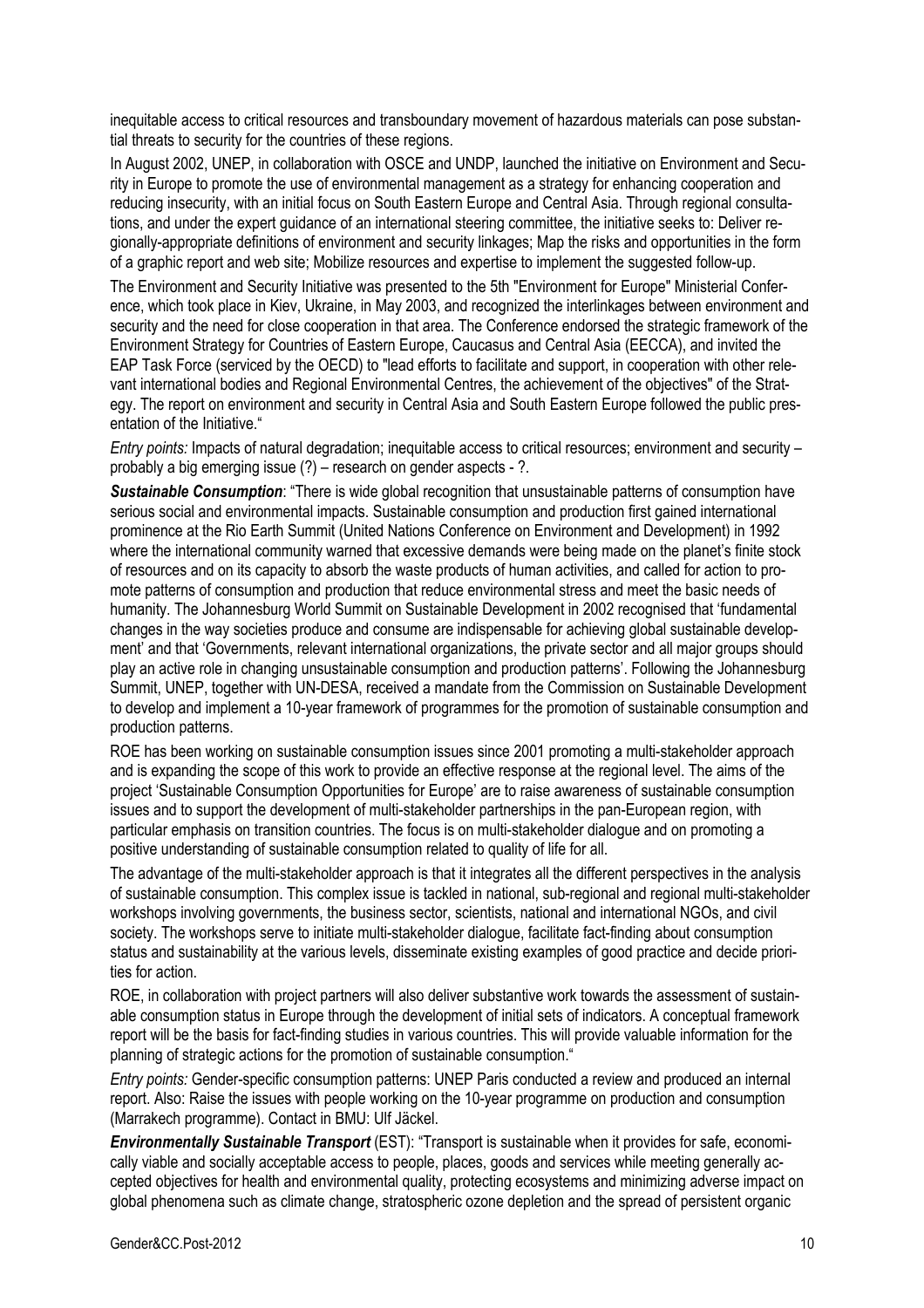pollutants. Transport is environmentally sustainable if it does not endanger public health or ecosystems and meets mobility needs while using non-renewable resources below the rates of development of renewable substitutes and renewable resources below their rates of regeneration. Prioritising environmental criteria in transport policy-making is the first necessary step towards achieving the EST goals. To support and advance wise, futureoriented transport policy-making, OECD, in cooperation with UNEP, CEI and national governments, has developed EST guidelines, conducted studies and run projects on environmentally sustainable transport." EST is a clearing house project by OECD, the Austrian Federal Ministry of Agriculture, Forestry, Environment and Water Management and UNEP Europe: "The aim of the Clearing House is to disseminate the EST methodology, widespread best practices and case studies, exchange environment-related transport information, and promote new projects. The Clearing House will be a portal and a source for exchange of information, knowledge and experience."

Entry points: Gender aspects of transport are increasingly well documented, at least in some countries. See "gender Audit on Transport" by Kerry Hamilton, University of East London, UK.

*The Geneva Environment Network* (GEN): "The Geneva Environment Network (GEN) is a cooperative partnership supported by the Swiss government. It includes around 50 environment and sustainable development organizations and units in the Geneva area, including United Nations offices and programmes, specialized agencies and NGOs. The partnership aims at improving information dissemination and public outreach, and at developing other joint activities. The International Environment House and its recent extension (MIE1 and MIE2) gathers in one place a range of United Nations and non-governmental organisations active in the field of environment and sustainable development in Geneva. The centre fosters synergies and encourages partnerships between the different organisations, secretariats and numerous other environmental institutions. GEN actively promotes increased cooperation and networking amongst relevant organizations through its roundtables, events and publications.

*UNEP Regional Office for Europe contacts for further information & discussion:* Frits Schlingemann, Executive Director, UNEP Regional Office for Europe. Cornis van der Lugt, UNEP Paris. Eric Usher & Mark Radka, UNEP Paris (on energy).

### **The Women Environment Ministers Network**

After its founding in 2001 (or 2000?), and initially being hosted by the Government of Finland, the Network of Women Environment Ministers is currently hosted by the Government of Sweden (Ministry of Sustainable Development). Co-chairs are Ministers Sommestad (Sweden) and Mabudhafhasi (South Africa).

The Network has been active before and round the Johannesburg Summit, UNEP Governing Council meetings, and other international conferences, including UNFCCC COPs (eg COP9, Milano, 2001). Recently, the Network held a meeting partly in parallel with the UNEP Women Assembly (October 2004, Nairobi) and was actively involved in developing the UNEP GC decision on gender (see below).

*Entry points:* I have spoken to Viveka Bohn, Swedish Ministry for Sustainable Development, in February 2005. She said the Network would be present at CSD-13, and interested to look at a proposal for activities around COP-11. We would need to develop ideas to approach them (by mid-April).

# **Beijing+10 / United Nations Commission on the Status of Women (CSW)**

The Beijing+10 review was held as part of the 49<sup>th</sup> Session of the UN Commission on the Advancement of Women (CSW) in March 2005.

In preparation, the United Nations Division for the Advancement of Women sent questionnaires to the member states on their implementation of the Beijing Platform for Action and 113 governments have responded. <sup>9</sup> Seventy-seven responses dealt with women and the environment, with relatively few countries identifying this area as a priority for action. 10

<sup>9</sup> http://www.un.org/womenwatch/daw/Review/english/responses.htm **-** The German response contains a page on Section K, obviously contributed by BMU, and referring to the BMU internal process. The Netherlands's response, altogether 84 pages, contains a few references to environment. The UK response does not contain any reference to environment. It would probably be interesting to see if anybody (WEDO? IUCN?) has conducted an analysis of the responses with regard to Section K. 10 From the SG's report to B+10 – pp80-85 consider Section K, out of 148 pages in total; para 439 mentions climate change; with specific references to Germany. Neither UNEP nor UNFCCC are mentioned in the report at all.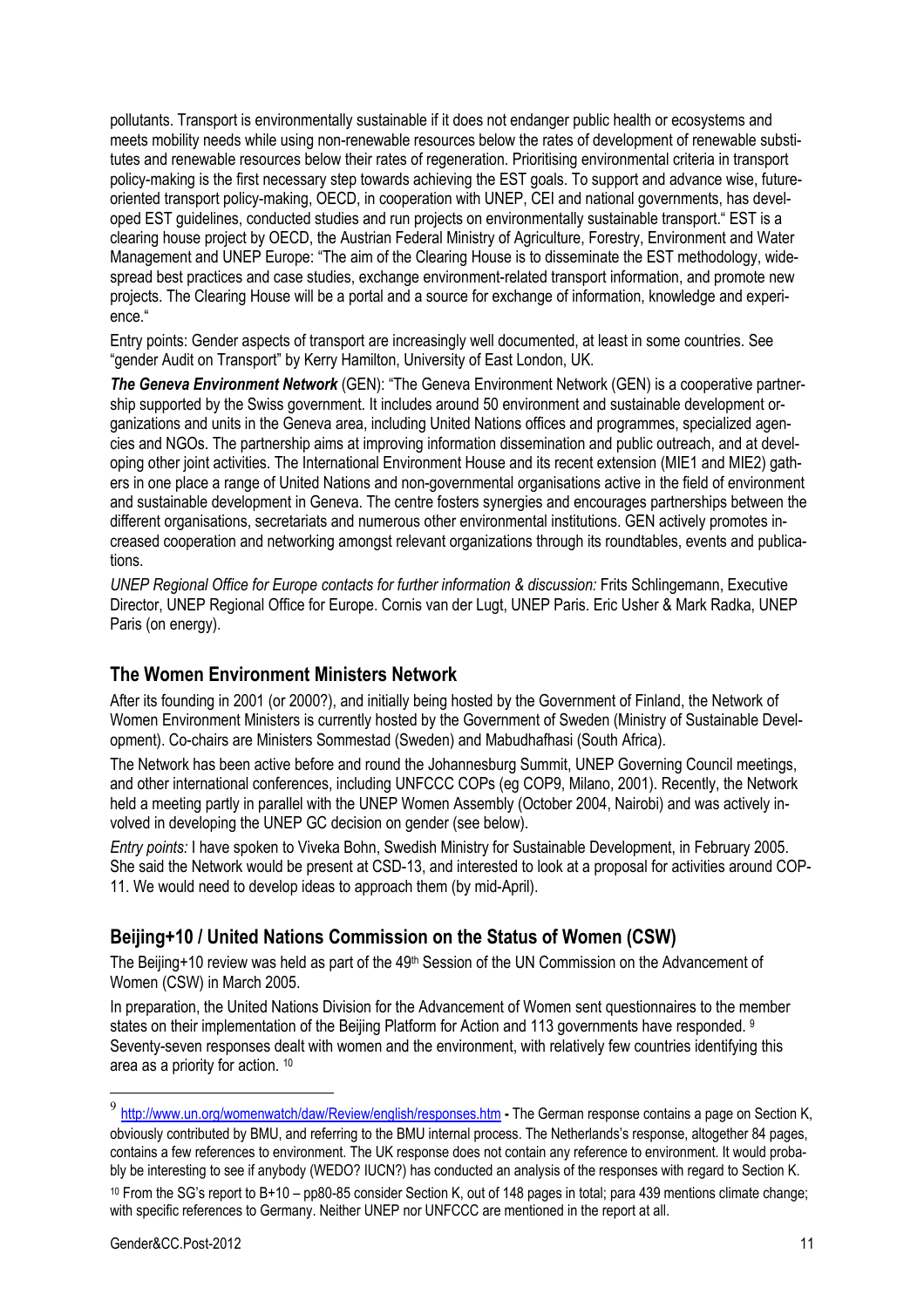NB: Resolutions from the session were not available yet (21 March 2005). The UN press release from after the session does not mention environment or climate.

The United Nations Environment Programme (UNEP) organized the online discussion on the Women and the Environment from 10 January to 4 February 2005. The Moderator was Irene Dankelmann.

"Women and the environment, is reflected in Section K of the Beijing Platform for Action. The Beijing Declaration and Platform for Action identified three strategic objectives in the critical area of women and the environment:

- Involve women actively in environmental decision-making at all levels.
- Integrate gender concerns and perspectives in policies and programmes for sustainable development.
- Strengthen or establish mechanisms at the national, regional and international levels to assess the impact of development and environmental policies on women.

Following the 5-year review of the Beijing Platform for Action in 2000, major achievements in the field of women and the environment are:

- A positive, albeit tentative, trend towards greater participation and involvement of women in environmental decision-making positions.
- Steps to incorporate a gender perspective in international, national and local environmental activities, policies, plans and legislation, as well as in institutional arrangements.
- Increase in women's capabilities in the environmental field, including their knowledge, skills, and organization.
- A growing quantity and quality of gender-sensitive environmental research and data.
- A more holistic approach that incorporates poverty eradication and women's economic empowerment in environmental conservation and management.

However, during Beijing+5 a number of obstacles to further progress on women and the environment were also identified. These include: Low participation of women in environmental protection and management, and in the formulation, planning and execution of environmental policies. Insufficient numbers and inadequate influence of women in responsible positions and a male monopoly in the management of environmental resources. Underrepresentation of women in research and teaching in the natural sciences. Lack of gender-sensitive environmental policies, programmes and research. Absence of deliberate strategies to ensure women's participation in decision-making, including lack of funding and monitoring. Low level of management and technical skills among women. Women's limited access to resources, information, education and training." The following emerging issues on women and the environment were identified: "Environmental health; Energy choices and use; Conflict and environment; Natural and man-made disasters; Mining and extractive industries; Fisheries; The role of indigenous women; Alternative livelihoods; Impacts of environmental protection programmes. Participants stressed that these issues all need immediate attention from a gender perspective." (From the summary of the online discussion 11. No reference to climate is made in the summary.)

*Entry points:* At Beijing+10. more, but not much more!, attention was generated for women & environment issues (Section K) than at Beijing+5 in 2000. I am not sure if this is a good entry point for gender & climate change issues. Rather, results from research on gender and climate change should be brought into the CSW process. Need to check the planned work programme for CSW beyond 2006 and see when Section K will be addressed again.

*Contacts for further information & discussion:* Irene Dankelmann, WEDO; Bani Dugal, chair of the NGO Committee for CSW; UN DAW.

# **United Nations Commission on Sustainable Development Process**

Since the World Summit on Sustainable Development (2002), the UN Commission on Sustainable Development (CSD) is running 2-year cycles on sets of sectoral issues, along a permanent set of cross-cutting issues that are addressed in relation to the sectoral ones. These include: Poverty eradication, Changing unsustainable patterns of consumption and production, Protecting and managing the natural resource base of economic and social development, Sustainable development in a globalizing world, Health and sustainable development, Sustainable development of SIDS, Sustainable development for Africa, Other regional initiatives, Means of implementation, Institutional framework for sustainable development, Gender equality, and Education. The question of how the desired integration of sectoral and cross-cutting issues is being done remains open at this point. At CSD-13, there will be discussions on whether to integrate them or address them within their own sections.

The first year of each 2-year cycle, the "implementation year", is dedicated to reviewing the implementation of the Johannesburg Plan of Implementation, based on national and regional reports and a global Secretary General's

 $\overline{a}$ <sup>11</sup> http://www.un.org/womenwatch/forums/review/IANWGEOnlineDiscussionReport.pdf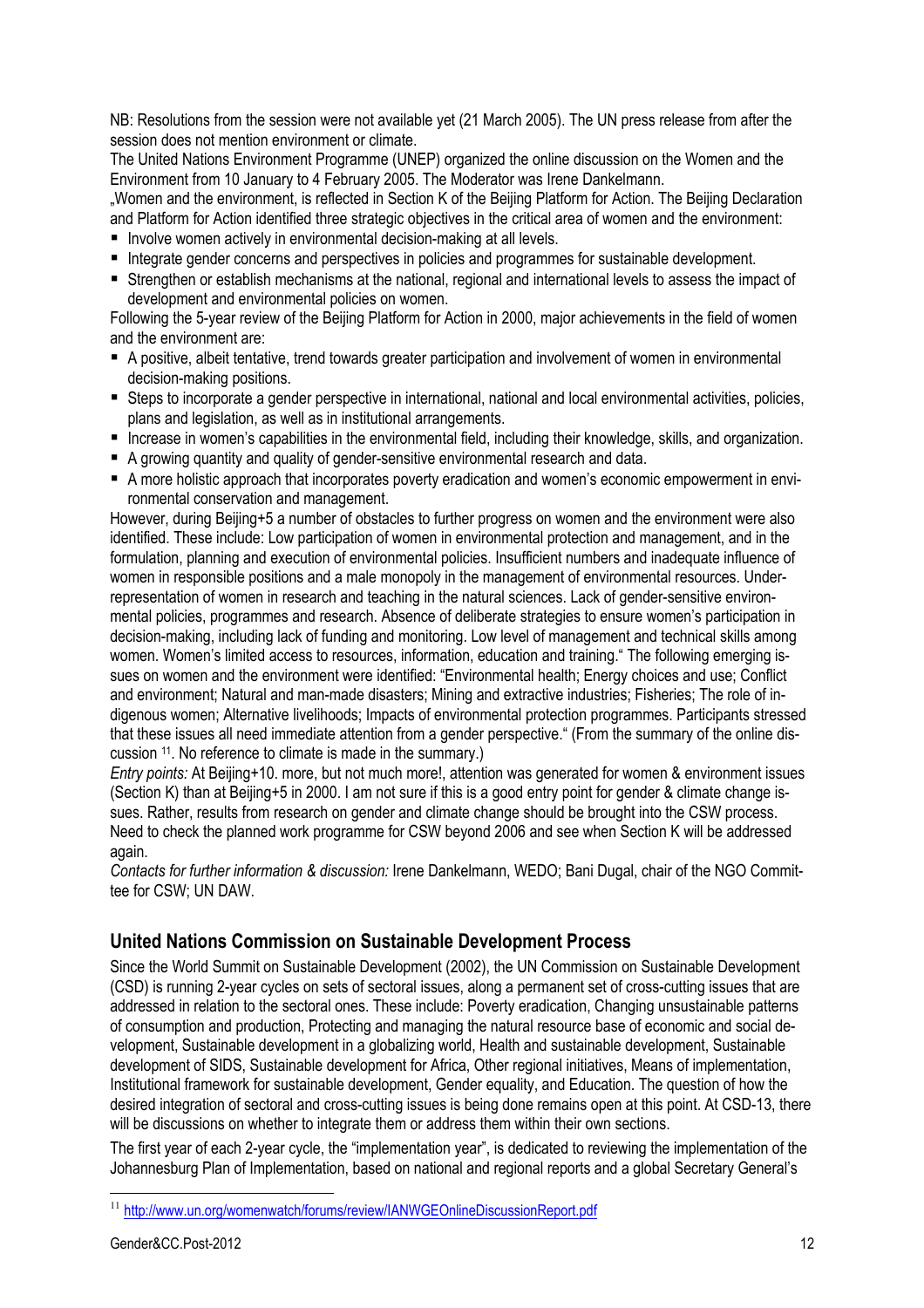(SG) report. No negotiations are taking place; the meeting concludes with the chair's report. No international preparatory meeting is held during the implementation year but "Regional Implementation Fora" are being organized by UN Regional Commissions (eg UNECE, Geneva).

The second year of each 2-year cycle, the "policy year", seeks to draw conclusions from the first year's deliberations and negotiates policy measures to further implementation. CSD sessions in policy years are preceded by an international Intergovernmental Preparatory Meeting (IPM).

The 14<sup>th</sup> and 15<sup>th</sup> session of CSD, to be held in 2006 and 2007, respectively, will focus on: Energy for Sustainable Development; Industrial Development; Air Pollution / Atmosphere; and Climate Change. This cycle is expected to see four major meetings (and therefore entry points):

*A. Implementation year:* 

- 1. Regional Implementation Fora to prepare for CSD-14: resulting in regional implementation reports. Major Groups participation at Regional Implementation Fora (2-3 days) follows different formats. At the UN-ECE Forum, for example, there were several round tables with governments and stakeholders participating. Outcomes are regional implementation reports; at ESCAP, there were multi-stakeholder discussions-
- 2. CSD-14: resulting in a chair's report to be forwarded to CSD-15

At CSD-12, several "Interactive discussions among delegates and Major Groups on Major Groups' contributions in the three themes" were held, partly in parallel to other agenda items. Outcome is chair's summary (as an  $\mu$  input to next CSD – can apparently be handled in various ways)

*B. Policy year:* 

3. Intergovernmental Preparatory Meeting for CSD-15: resulting in a chair's summary, which forms the basis of negotiations at CSD-15

At the recent IPM for CSD-13, there were three main entry points for Major Groups' contributions: A two-hour session during which major groups outlined their views on policy options and possible actions relevant to the themes of water, sanitation and human settlements; opportunities to comment throughout the meeting, as time permitted; closing remarks.

4. CSD-15, resulting in a CSD decision to be forwarded to ECOSOC (June) and General Assembly (Committee 2, autumn 2007)

For CSD-13, the following information is available at this point: "Several entry points have been notionally allocated to major groups' participation during the course of CSD-13, both during the official segment and during the High-level Segment. In addition to the entry points being currently discussed by the CSD Bureau, the Chairperson may decide to invite the major groups to contribute their suggestions in the course of the discussion on policy decisions on practical measures and options."

CSD is usually chaired by an environment minister (regional rotation) and a regionally balanced Bureau. 12 It is attended by a large number of environment ministers (over 70 in 2004) during the High-level Segment (towards the end of the session), and several hundred to over one thousand Major Groups representatives. There are several mechanisms for Major Groups inputs: commenting on the draft SG report; preparation of Major Groups "Priorities for Action" papers (coordinated by NGO liaisons & issue caucuses)13; interactive sessions; statements in sessions. Regional Fora conduct round tables.

CSD sessions are usually held in April; CSD decisions are brought to ECOSOC in June for approval, and to the General Assembly in September – November (GA Committee 2).

Major Groups are organizing themselves in caucuses; NGOs run issue caucuses. There is no caucus on climate change at this point – the former "energy and climate change caucus" renamed itself to "energy caucus" a few years back. Energy was last on CSDs agenda in 2001 (CSD-9). Women participated actively, led by ENERGIA <sup>14</sup> in coalition with the women's caucus, convened by WEDO15. Several substantive paragraphs were inserted in the CSD-9 decision, mostly due to effective lobbying. Most of the points raised in the decision, however, refer to women and energy issues in developing countries.

<sup>&</sup>lt;sup>12</sup> Germany is on the Bureau of CSD-13, hence will not be over the coming years.

<sup>&</sup>lt;sup>13</sup> Three NGOs are serving as liaisons (or facilitating group) between NGOs as a Major Group and the CSD Secretariat: ANPED, Third World Network, ELCI. The group has often (but not always) called upon issue caucuses and their coordinators to draft the NGO "Priorities for Action" paper.<br><sup>14</sup> www.energia.org

<sup>15</sup> www.wedo.org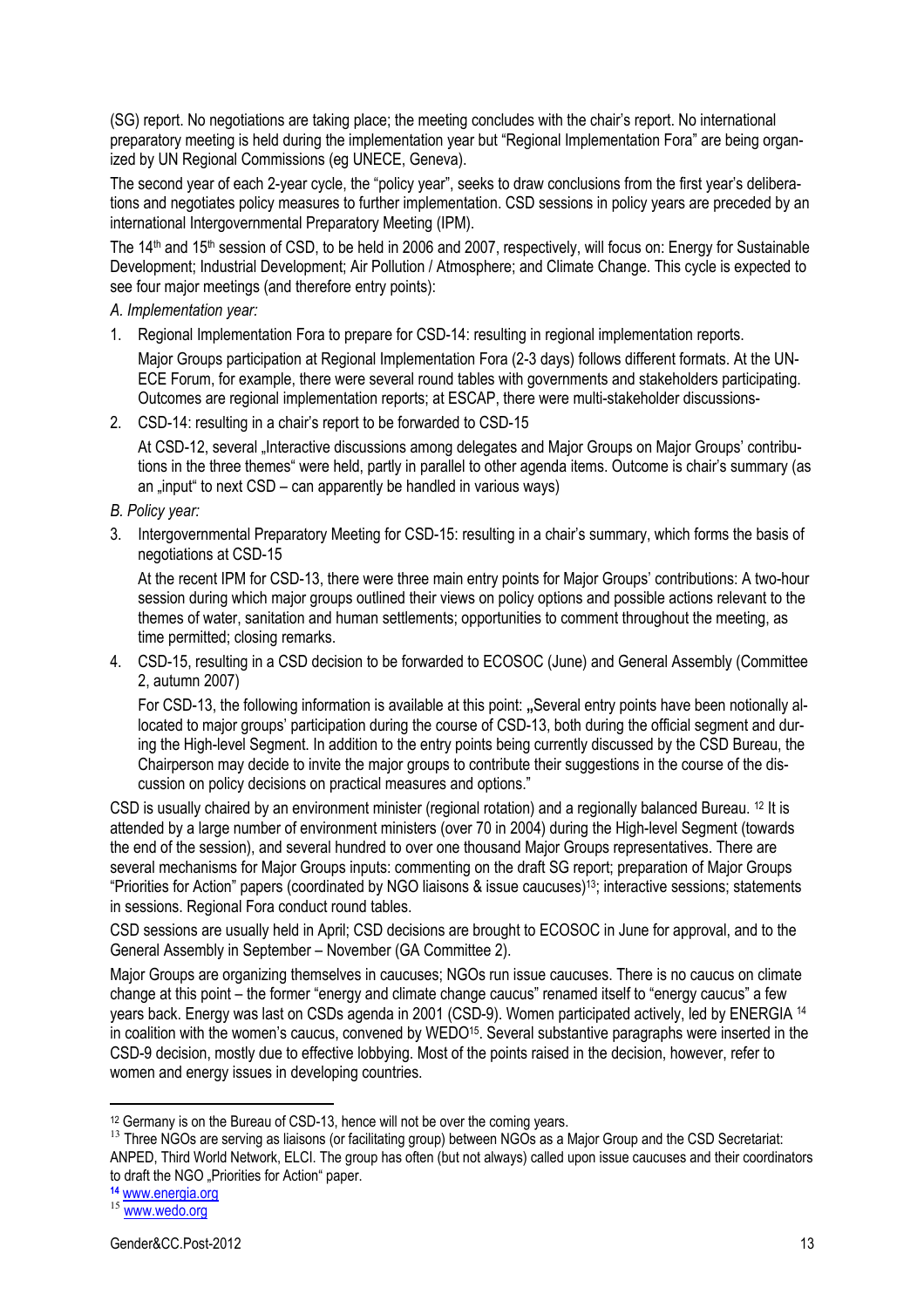Since its inception, CSD has seen an active and often powerful women's caucus, convened by WEDO. Recognition as one of the Major Groups in Agenda 21 serves as the formal basis of participation. However, it has been difficult to include women in the Major Groups Dialogues when only a few groups were permitted. The women's caucus has sometimes been working closely with NGO issue caucuses, but often found it difficult to achieve them taking up gender issues in a substantial way. WEDO is well-versed in the process and serves as the focal point for women vis-à-vis the CSD Secretariat, but not equipped to lead on the substance of energy and climate change but relies on issue focused networks (like ENERGIA, or GWA on water) to lead on advocacy issues.

*Contacts for further information & discussion:* Irene Dankelmann (WEDO) – on women's caucus planned strategies; Sheila Oparaocha / Gail Karlsson (ENERGIA) – on gender & energy related issues & planned strategies; Minu Hemmati – on CSD process.

# **World Health Organisation (WHO)**

WHO is working on climate change under its "Global change and health" programme <sup>16</sup>. Their report from 2003, however, does not make any reference to gender, yet recommends that national reporting should follow the same structure. WHOs fact sheet on climate and health <sup>17</sup> does not refer to gender, gender specific impacts, or women's health. In other documents, such as on extreme weather events, reference to gender is made – in a summary fashion, when referring to particularly vulnerable groups. The same "global change and health programme" also engages in activities on "energy, sustainable development and health". However, in its 122p. background document on these issues for the Budapest Conference (2004), gender is not a category of analysis or recommendations.

*WHO/Europe* advices on public health responses such as prevention, mitigation and adaptation, and is engaged in research on the assessment of health effects of climate change. Topics include health effects of extreme weather events, water-, food- and vectorborne diseases, and allergic disorders. Activities are mostly carried out through collaborative projects, such as: climate change and adaptation strategies for human health in Europe (cCASHh)**;** assessment and prevention of acute health effects and weather conditions in Europe (PHEWE)**;** the European Phenology Network (EPN)**.** 

*Entry points:* Amend the analysis of global change and health by disaggregating date by gender, and introducing a gender analysis. Discuss possible collaboration in research with WHO. Once there is a lobbying document, ask WHO to endorse it.

*Contacts for further information & discussion:* See WHOs global change website. Also: Yasmin von Schirnding, WHO Focal Point for Agenda 21 – for advice and inputs.

# **European Union Post-2012 Process**

*Gender Equality:* First of all, there is no doubt that within the EU, gender equality, gender mainstreaming and empowerment of women are legally binding for all Member States  $^{18}$  – on the basis of the Amsterdam Treaty, which also requires Member States to report regularly on their gender mainstreaming activities. In addition, the Commission prepares, in collaboration with the Member States, an annual report to the Spring European Council meetings on developments towards gender equality and orientations for gender mainstreaming of policy areas. <sup>19</sup>

*Climate Change:* The European Council, at its spring meeting in 2004, asked the European Commission to prepare a "communication" on medium and long term strategies on climate change, including targets, for the period beyond 2012. The requested communication was released on Feb 9, 2005. It consists of a 12 page summary, and has an attached background paper of 51 pages. The communication has been drafted by DG Environment 20. It is based on latest scientific findings, a public consultation process, and inter-departmental consultations within the Commission. The communication does not contain any targets but focuses in large parts on the latest scientific data. Apparently, the Commission has chosen a more cautious approach so as to not alienate other Parties

<sup>16</sup> http://www.euro.who.int/globalchange

<sup>17</sup> http://www.who.int/mediacentre/factsheets/fs266/en/

<sup>&</sup>lt;sup>18</sup> The European Union sets out the principle that the gender perspective should systematically be taken into account in all Community policies and actions; this should be done actively and openly at the planning stage."

<sup>(</sup>http://europa.eu.int/scadplus/leg/en/cha/c10921.htm)

<sup>19</sup> http://europa.eu.int/scadplus/leg/en/s02310.htm#REPORTS

<sup>20</sup> http://europa.eu.int/comm/environment/climat/home\_en.htm;

http://europa.eu.int/comm/environment/climat/future\_action.htm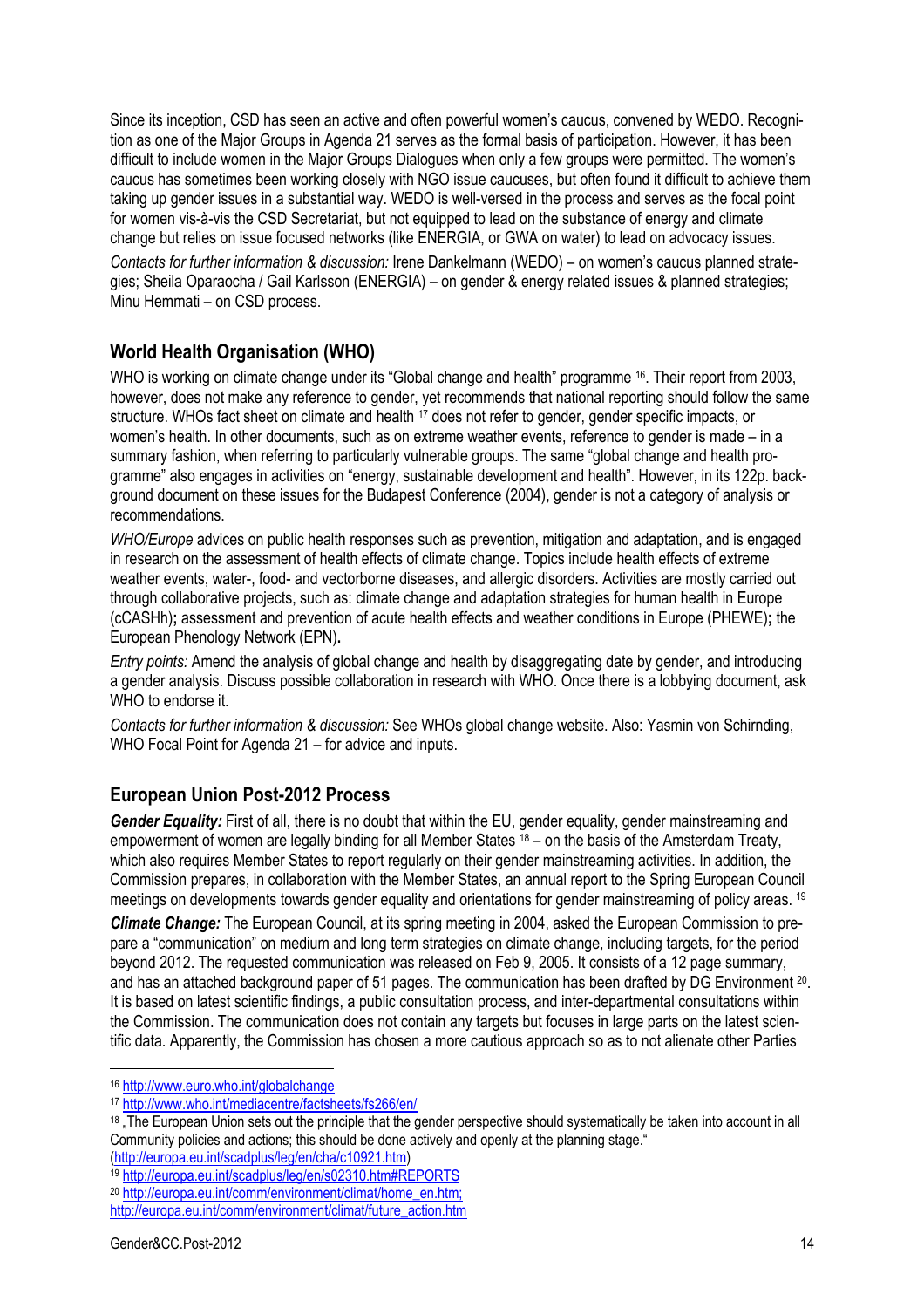but rather have time to discuss the latest scientific findings and possible policy responses with a wide range of other countries before further developing the strategy. The communication from the Commission will be discussed at the upcoming spring 2005 Council meeting, to be held 22/23 March 2005.

Neither the communication itself nor the background paper contains any reference to "gender" or "women". The main focus is on the latest science, costs of mitigation, adaptation, and doing nothing, on technological options and economic measures, as well as "the participation challenge" (ie participation of all countries).

#### *Entry points for EU policies on post-2012:*

Further *consultations by the Commission* with the wider public, are to be expected, throughout the period of preparations for international negotiations and the negotiating process itself. The Commission regularly consults with civil society organisations, the private sector, trade unions, and others.

The Commission also regularly uses reports and discussion papers of a number of *think tanks*, many of them based in Brussels. These are often based on stakeholder workshops; most commonly with a number of researchers, a number of business representatives, and a few (often one) environmental NGO representative. Entry point here would be the think tanks, and try to participate in such workshops and joint reports. (One could explore with CAN Europe to attend on their behalf, or with a member of their Brussels team.)

The *European Parliament* has received the Communication and will also debate the issue – entry points here are the Green (and other!) parliamentary groups and individual parliamentarians. Entry points can also be national parties and their inputs to their European representatives. The influence of the parliament, however, is often rather small, so efforts in this direction may be debatable.

The European future strategy on climate change will depend on individual Member States to champion the issue. *Individual governments* - as they prepare their own positions, prepare for European Council meetings and European Ministers meetings<sup>21</sup>, etc – need to be targeted as well. The entry point here being individual government departments such as BMU (Germany), DEFRA (UK), etc. Of particular interest might be the new Swedish Ministry for Sustainable Development, which includes the former Environment and Energy Departments (contact: Viveka Bohn, Ambassador). Only a few European Member States have firm policies on climate change, many seem to feel it is not worth the effort as long as the US are not on board – a dangerous attitude.

Another potential entry point is the *Regional Cohesion Funds* of the EU, which constitute the 2nd largest budget line after the Common Agriculture Policy (CAP). These funds are devoted to the development of Member States (often New Members), including investments in infrastructure development, SME development, improving institutions, education and capacity development.

Lending to European governments is coordinated via the *European Bank for Reconstruction and Development* (EBRD), the regional branch of the World Bank. EBRD is currently reviewing its energy policy, including a public consultation. Traditionally, EBRD loans in the energy sector are made for pipeline construction (oil & gas).

Yet another potential entry point is the ongoing work on the *European Sustainable Development Strategy*, launched in 2002 (?). Its implementation is being reviewed. Gender issues are often more easily recognized and 'accepted' in the broader sustainable development context. However, it is also more difficult to make specific policy references to specific issues such as gender and climate change.

*DG Energy* would be another entry point. They have a programme called "Intelligent Energy for Europe", which is focusing on non-technical projects. The focus, however, is on energy, not directly climate change.

The European *DG Research* may be a potential source for research funding on gender & climate change. The call for proposals for the 7<sup>th</sup> Research Programme is being fielded now.

#### *DG Transport* - ?

*Contacts for further information & discussion:* Lars Friberg / Karla Schoeters, CAN Europe; John Hontelez, EEB.

**European Environment Agency 22:** "The European Environment Agency is the leading public body in Europe dedicated to providing sound, independent information on the environment to policy-makers and the public. Operational in Copenhagen since 1994, the EEA is the hub of the European environment information and observation network (Eionet), a network of around 300 bodies across Europe through which it collects and disseminates environment-related data and information. An EU body, the Agency is open to all nations that share its objectives.

<sup>21</sup> Environment Ministers meeting = European Environment Council

<sup>22</sup> http://www.eea.eu.int/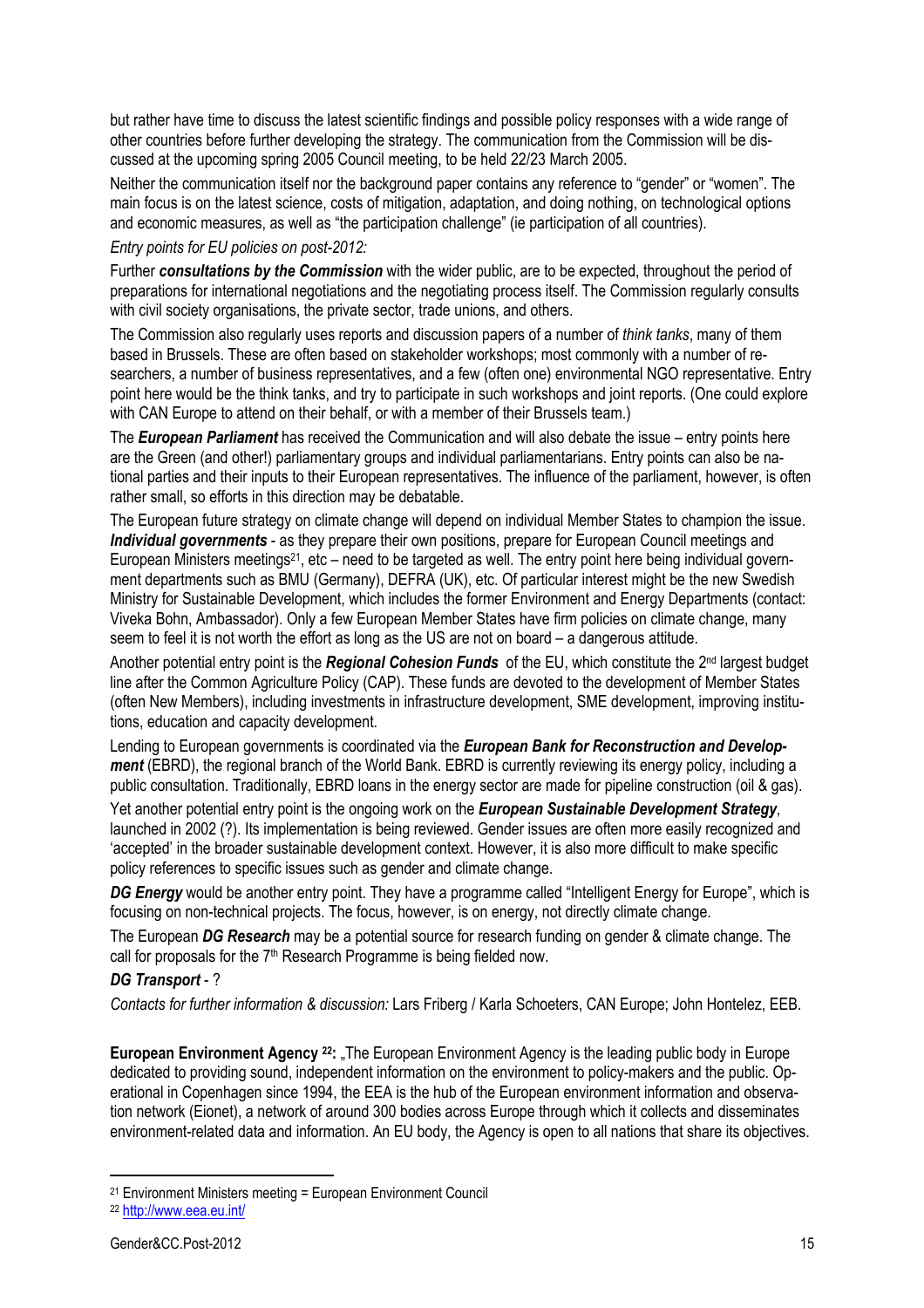It currently has 31 member countries: the 25 EU Member States, three EU candidate countries - Bulgaria, Romania and Turkey - and Iceland, Liechtenstein and Norway."

EEA is preparing the 4<sup>th</sup> Assessment Report for the next Environment for Europe Conference (Belgrade, 1007; see above)). The 3<sup>rd</sup> Assessment Report, released at the Kiev Conference in 2002, contained a chapter on "Environment & Health" (Chapter 12), with one reference to gender – referring to factors that were interfering with others to effectively mark the impact of chemical pollution.

Searching EEAs (very large) website for the term "gender" yielded 19 hits, nearly half of them relating to application forms, staff, or employment at EEA. The others were relating to very minor points in reports, most of them published before 2000. Neither the information on climate change nor on energy was referring to gender / women's issues.

*Entry points:* EEAs research & communications activities, eg the European Environment Assessment Reports. They should include gender issues in their research, and provide gender related information in their reports, media advisories, etc. If EEA undertakes its own research, one could explore collaboration in research on gender & climate change.

*Contacts for further information & discussion:* Jacqueline McGlade, Executive Director (I was on a panel with her at the Rock in Rio – Lisbon festival in 2004; but others might have better contacts).

# **United Nations Economic Commission for Europe (UN ECE): Environment Activities**

"The broad aim of UNECEs environment activities is to safeguard the environment and human health and to promote sustainable development in its member States in line with Agenda 21. The practical aim is to reduce pollution so as to minimize environmental damage and avoid compromising environmental conditions for future generations. To this end, UNECE has adopted a multi-pronged approach." 23

**Committee on Environmental Policy:** The UN ECE "Committee on Environmental Policy brings together governments to formulate environmental policy, develop international environmental law and support international initiatives. It organizes seminars, workshops and advisory missions. The committee has negotiated five environmental treaties, all of which are now in force. Their governing bodies are serviced by the UNECE Secretariat, which also helps them to monitor the implementation of the treaties." <sup>24</sup> The Committee on Environmental Policy also takes a very active role in certain regional and cross-sectoral processes, e.g., "Environment for Europe" and "Transport, Health and Environment" (see below). "Through its Environmental Performance Reviews, the Committee assesses individual countries' efforts to bring down pollution levels and manage their natural resources, and makes recommendations to improve their environmental performance."

"The Committee on Environmental Policy (CEP) meets annually, non-governmental organizations are invited to participate in those meetings. The Committee provides collective policy direction in the area of environment and sustainable development, prepares ministerial meetings, develops international environmental law and supports international initiatives in the region. Its main aim is to assess countries' efforts to reduce its overall pollution burden and manage its natural resources, to integrate environmental and socioeconomic policies, to strengthen cooperation with the international community, to harmonize environmental conditions and policies throughout the region and to stimulate greater involvement of the public and environmental discussions and decision-making.

Three areas of activity: 1) Participation in the two major international cooperative processes, the "Environment for Europe" process and the regional promotion of Agenda 21; 2) The development and carrying-out of Environmental Performance Reviews in the central and eastern European countries; and 3) The increase of the overall effectiveness of environmental conventions and of the exchange of experience on their implementation.

*Environment for Europe***:** 5th "Environment for Europe" Ministerial Conference, Kiev, Ukraine, May 2003: "The "Environment for Europe" process is a unique partnership of the member States within the UNECE region, organizations of the United Nations system represented in the region, other intergovernmental organizations, re-

<sup>23</sup> The UN ECE website is not very well structured, so different processes and institutions appear in different contexts, and after a while of searching – turn out to be the same ones. I have assembled here what might be relevant entry points for our purposes.

<sup>24</sup> The Convention on Long-range Transboundary Air Pollution, the Convention on Environmental Impact Assessment in a Transboundary Context**,** the Convention on the Protection and Use of Transboundary Watercourses and International Lakes**,**  the Convention on the Transboundary Effects of Industrial Accidents**,** the Convention on Access to Information, Public participation in Decision-making and Access to Justice in Environmental Matters (Aarhus).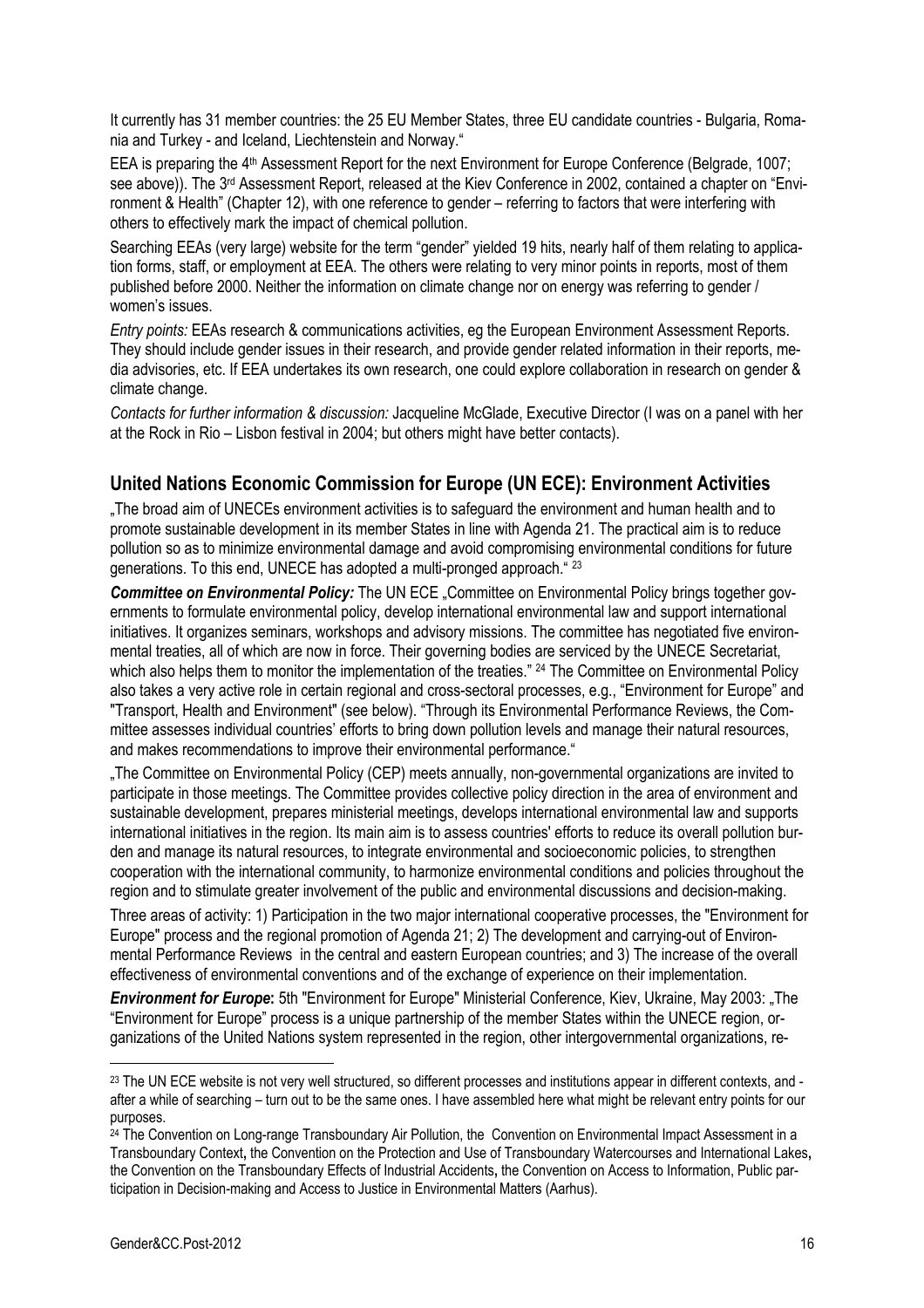gional environment centres, non-governmental organizations and other major groups. UNECE, which has been closely associated with the "Environment for Europe" process since the beginning, serves as secretariat.

The fifth Ministerial Conference "Environment for Europe" was held in 23 May 2003, in Kiev, Ukraine, and adopted the Ministerial Declaration, which underlined the importance of the EfE process as a tool to promote environmental protection and sustainable development in the region, thus contributing to wider peace and security. The sixth Ministerial Conference "Environment for Europe" will take place in Belgrade (Serbia and Montenegro), in September or October 2007. Preparations will begin in 2005; the Committee on Environmental Policy has established a preparatory group.

*Environmental Monitoring:* UN ECE Working Group on Environmental Monitoring and Assessment 25 : One interesting activity is the preparation of the 4th Assessment Report for the 2007 Belgrade Ministerial Conference "Environment for Europe", coordinated by the European Environment Agency. (see above)

#### *Energy Conservation:* **- ?**

*Transport, Health and Environment, European Programme* (THE PEP) (WHO Europe / UNECE) <sup>26</sup>: "Transport plays an essential role in economic and social development in our societies. It ensures access to jobs, housing goods and services and provides for the mobility of people and for the opening up of peripheral and isolated regions. However, the continuing expansion of transport, heavily dominated by road transport, raises serious concerns about the long-term sustainability of present mobility trends. In particular the increasing evidence of the environment and health effects of transport places the need to address effectively transport-related issues at the top of the international political agenda. Due to the insufficiency of the existing international response so far in addressing these issues the Transport Health and Environment Pan European Programme (THE PEP) was set up to address the key challenges to achieve more sustainable transport patterns and a closer integration of environmental and health concerns into transport policies.

Activities in these key areas are coordinated and implemented by THE PEP Steering Committee, composed of UNECE and WHO/Europe Member State representatives from the transport, environment and health sectors, in close cooperation with relevant international and non-governmental organizations. Partnerships between Governments, local authorities, business community, NGOs and other interested stakeholders are encouraged for the implementation of these activities. THE PEP Steering Committee meets on an annual basis."

There are work plans and implementation projects on:

- Urban Plans: "Elaboration and Implementation of Urban Plans for Transport Sustainable for Health and the Environment";
- Health Impacts: "Transport Related Health Impacts and their Costs and Benefits with a Particular Focus on Children";
- Indicators: "Establishment of a Set of Indicators to Monitor the Integration of Environmental and Health Aspects into Transport Policies, and their Impacts on Health and the Environment";
- A "Clearing House on Transport, Environment and Health (THE PEP Clearing House)" is under development.

Upcoming events include: THE PEP Steering Committee 11.-12.04.2005; Urban Transport 2005: Eleventh International Conference on Urban Transport and the Environment in the 21st Century, 12.-14.4.2005; Better Public Transport for Europe, Sustainability in the Urban Public Transport Market (SIPTRAM), European Workshop, 19.5.2005.

*Entry points:* Gender & transport issues; links to health, and to employment.

*Aarhus Convention***:** "Convention on Access to Information, Public Participation in Decision-making and Access to Justice in Environmental Matters". Parties to the Aarhus Convention had decided to develop "Guidelines for Participation in International Fora" to support Parties' implementation – in Aarhus related and other fora. An expert group was convened to draft Guidelines (2004). These were then put forward to a Working Group meeting in February 2005. NGOs participated, including 2 representatives of "Greenwomen Public Association" (Kazakhstan) as part of the EEB group. The draft guidelines will be discussed at the upcoming MoP in May 2005. Parties will also discuss a phased approach to implementation, beginning with fora dominated by Parties to the Aarhus Convention and focusing on environmental matters, then gradually review and expand.

<sup>&</sup>lt;sup>25</sup> http://www.unece.org/env/europe/environmental\_monitoring.htm

**<sup>26</sup>** http://www.thepep.org/en/welcome.htm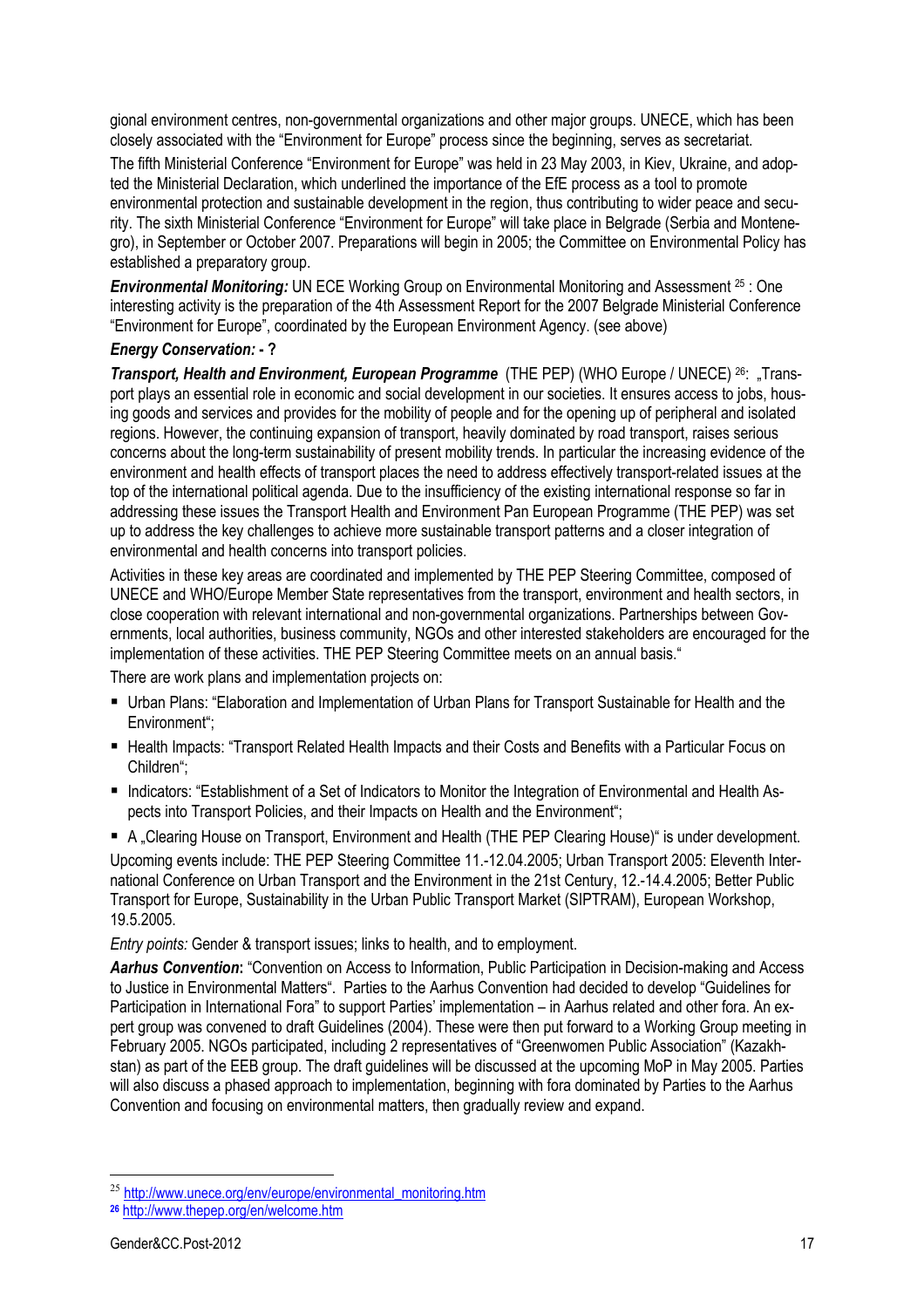This is potentially relevant as the Draft Guidelines are quite far-reaching, and provide more concrete suggestions than the Convention itself. 27 Once adopted, they will not be legally binding, but something to use towards Aarhus Parties, eg in fora where access to political processes might be restricted, and when information about environmental quality is difficult to get.

*Entry points:* Participation and access to decision-making for women needs strengthening n the Aarhus context – but the Convention contains very useful language to be used in other fora (eg at UNFCCC), and to remind Signatories of their commitments.

*Contacts for further information & discussion:* Jeremy Wates, UN ECE / Aarhus Convention Secretariat; John Hontelez, EEB; Minu Hemmati (expert group member).

*Convention on Environmental Impact Assessment in a Transboundary Context (Espoo, 1991) - the 'Espoo (EIA) Convention'* **28**: The Espoo (EIA) Convention sets out the obligations of Parties to assess the environmental impact of certain activities at an early stage of planning. It also lays down the general obligation of States to notify and consult each other on all major projects under consideration that are likely to have a significant adverse environmental impact across borders. The Espoo Convention entered into force in 1997.

*Protocol on Strategic Environmental Assessment (Kiev, 2003) - the 'SEA Protocol'***:** The Kiev (SEA) Protocol, once in force, will require its Parties to evaluate the environmental consequences of their official draft plans and programmes. SEA is undertaken much earlier in the decision-making process than EIA -- it is therefore seen as a key tool for sustainable development. The Protocol also provides for extensive public participation in government decision-making in numerous development sectors.

*Entry point:* Very early public participation in decision-making, including on infrastructure, transport, energy installations, etc.

### **Organisation for Economic Cooperation and Development (OECD)**

OECD (Paris) is operating several relevant areas of work, such as the OECD Environment Directorate, which "provides governments with the analytical basis to develop policies that are effective and economically efficient, including through country performance reviews, data collection, policy analysis, projections and modelling, and the development of common approaches." OECDs *Environmental Strategy for the First Decade of the 21st Century* was adopted in 2001.

The *OECD Environment Directorate* operates a number of focus areas: Biosafety – BioTrack; Chemical Safety; Climate Change, Energy and Transport; Environment in Emerging and Transition Economies; Environmental Impacts of Production and Consumption; Environmental Performance, Indicators and Outlooks; Environmental Policies and Instruments; Environmental-Social Interface; Natural Resource Management; Trade, Investment and Environment; Waste.

Preparation of OECD Environment Outlook Report in 2007: - needs checking.

*Ad Climate Change, Energy and Transport:* "The OECD is helping Member countries address this threat through the assessment of appropriate energy, sustainable transport and other sector policies that also integrate local and social objectives. We also contribute analytical work to international fora, such as the UN Framework Convention on Climate Change. OECD work has addressed the relationship between transport and the environment, initially focusing on air pollution, noise and fuel use from motor vehicles. More recently, consideration was given to system approaches, integrating work on climate change, sustainable consumption, and sectoral policy integration notably within the "Environmentally Sustainable Transport (EST)" initiative (see above: UNEP Regional Office for Europe).

*OECDs Development and Climate Change project*: The overall objective of the project is to provide guidance on how to mainstream responses to climate change within economic development planning and assistance policies, with natural resources management as an overarching theme. Recent events and publications include: The OECD organised a COP-10 side event on "Adaptation in OECD Countries". The objective was to review experiences from a number of OECD countries in developing and implementing adaptation responses to climate change. - Three New Annex I Expert Group Studies Released for COP-10: The Annex I Expert Group released three new analyses: an update on the CDM's (Clean Development Mechanism) portfolio of non-electricity projects, and two case studies on international energy technology collaboration and climate change mitigation (solar

**<sup>27</sup>** http://www.unece.org/env/documents/2005/pp/wg.1/ece.mp.pp.wg.1.2005.8.add.1.e.pdf

**<sup>28</sup>** http://www.unece.org/env/eia/welcome.html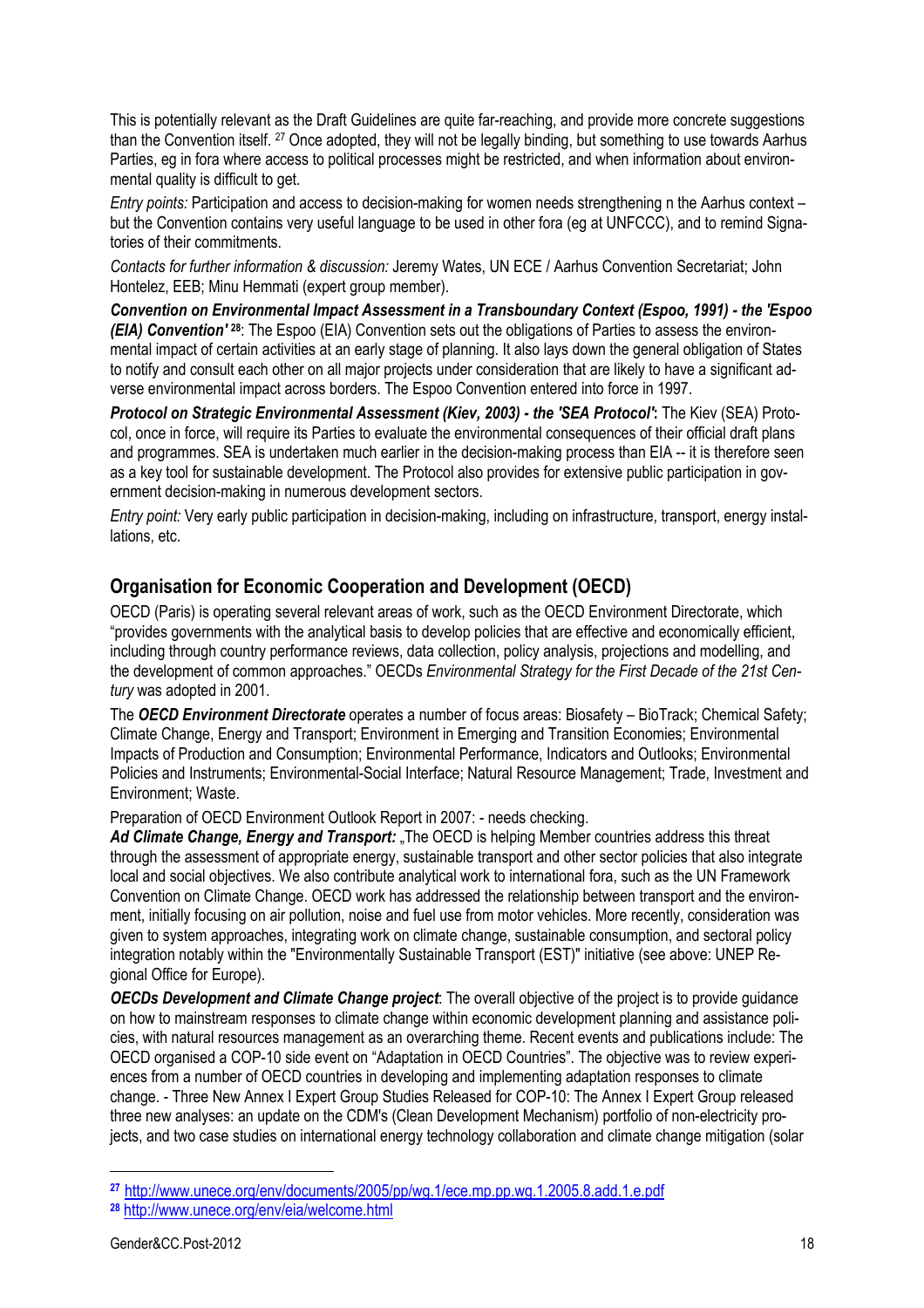power and agriculture research and development). - Global Forum on Sustainable Development: Development and Climate Change, 11/12-Nov-2004: The Forum addressed key issues relating to mainstreaming responses to climate change into economic development planning policies. It focused on mainstreaming adaptation to climate change within developing countries, within donor portfolios on development assistance, and within OECD domestic contexts.

*Ad Environment-Social Interface*: In line with the Environmental Outlook and Environmental Strategy, OECD is extending its analysis of environmental-social linkages. By complementing its work on the environmentaleconomic interface, OECD aims to strike a better balance among the three main dimensions of sustainable development. Current OECD analysis addresses the following issues: Distributional Effects of Environmental Policies; Environment and Employment; Environmental Information and Public Participation; Environmental Health Risks to Children.

Ad Stakeholder Participation: .Stakeholder representatives participate in a range of activities under the OECD Environmental Policy Committee (EPOC), including various conferences, workshops, expert meetings, etc. They participate actively in some of the working parties and expert groups under EPOC in their expert capacity. Representatives of stakeholder groups have participated actively in selected meetings of EPOC in the past, including a High Level Session held in April 2000 and a special stakeholder conference at the start of the Environment Ministerial Meeting in May 2001 (and a stakeholder consultation at the EPOC Ministerial Meeting in 2004). The Joint Working Party on Trade and Environment (JWPTE) also holds regular dialogues with civil society representatives."

Representatives of environmental NGOs, business, and trade unions are informed of EPOC's agenda, and their. views on non-confidential documents are sought either in writing or through regular consultations with the EPOC bureau. Business participation in EPOC activities is organised by the Business and Industry Advisory Committee to the OECD (BIAC), while trade union representation is organised by the Trade Union Advisory Committee to the OECD (TUAC). The participation of environmental NGOs is co-ordinated by the European Environmental Bureau (EEB), and includes representatives of such organisations as WWF, World Resources Institute, Greenpeace, and Friends of the Earth." (EEB is also a member of the G9; see below). "Co-operation with stakeholder representatives is a two-way exchange whereby the OECD also participates actively in business, trade union and environmental NGO meetings and workshops." 29

*Entry points:* It seems that the OECD is a body to pay more attention to. We should explore opportunities with OECD representatives as well as NGOs involved in their work, and discuss how gender and climate change issues could be brought in.

*Contacts for further information & discussion:* John Hontelez, EEB; Lucien Royer, TUAC; NN Rademaker, AN-PED.

# **Other Processes and Organisations to Consider**

There are a number of other process and organizations to consider in order to get a full picture of possible entry points for work on gender aspects of climate change, among them being:

- Millennium Development Goals 5 Year Review: Summit September 2005 (MDG+5): Frankly, I believe it is too late to impact the agenda in this process, given limited time and resources. However, the Summit could be a valuable opportunity to network with potential collaborators.
- the United Nations Convention on the Elimination of All Forms of Discrimination Against Women (CEDAW)
- the United Nations Development Programme (although hardly relevant to women in the North)
- United Nations Convention to Combat Desertification (UNCCD): NB: 2006 will be the International Year of Desert and Desertification.
- International Labour Organisation (ILO)
- World Bank

- Global Environment Facility: As part of the Marrakech Accords, the COP advised the GEF to expand the scope of activities eligible for funding, such as work on adaptation and capacity-building. The Adaptation Fund is managed by the GEF.
- International Conferences on Renewable Energy: Bonn 2004; China 2005/06

<sup>&</sup>lt;sup>29</sup> Also see Annex II for search results on "gender" and "women" under the OECD Environment Directorate.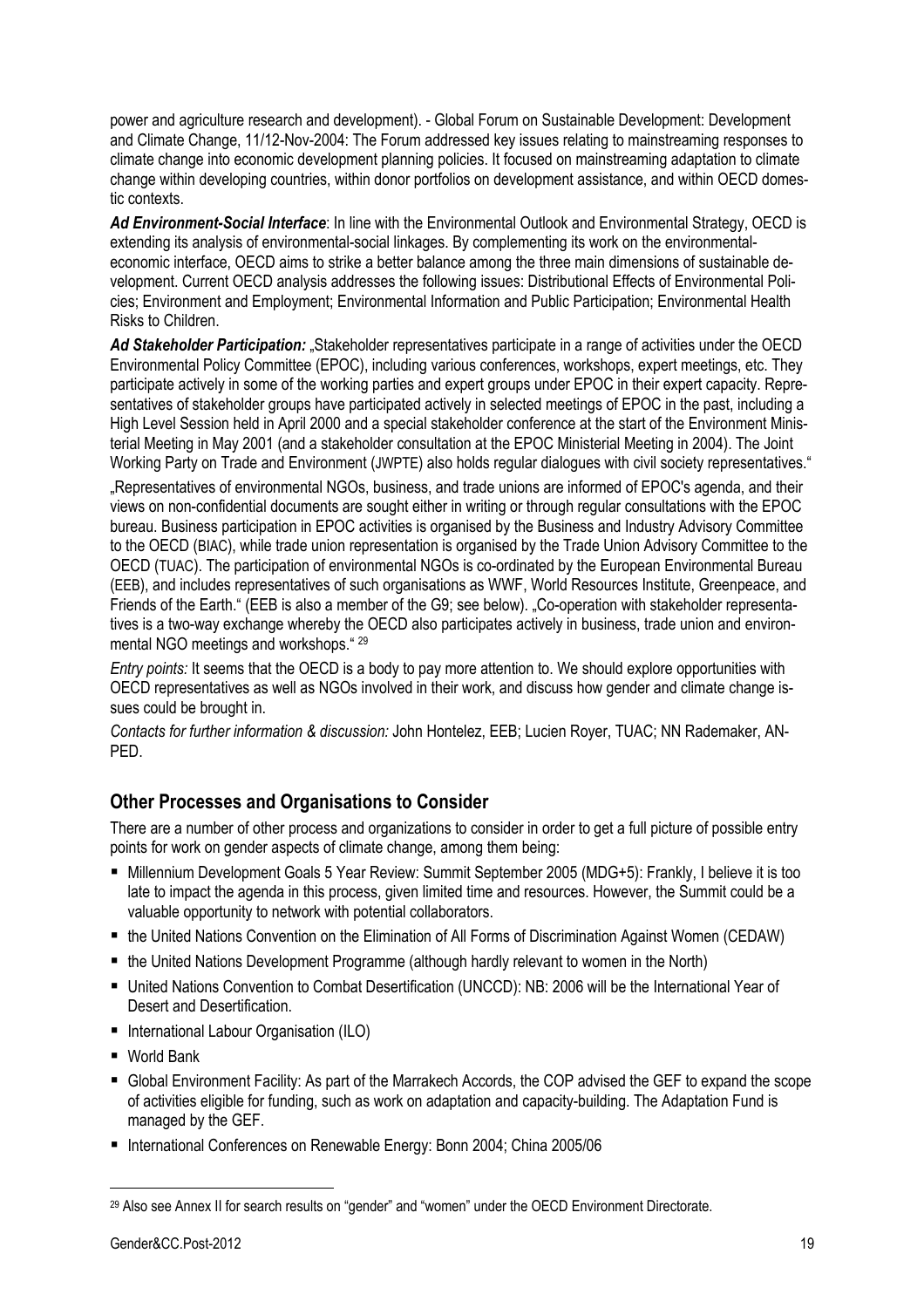- UN Habitat / International Urban Development Processes: eg Barcelona Conference 2005. *Contacts for further information & discussion:* Gotelind Alber, Klimabündnis, Germany; Prabha Khosla, Canada.
- Copenhagen+10 / UN CsocDev Process: One of the 10 Commitments from the Copenhagen Social Development Summit in 1995, No 5, relates to gender equality. As with the other Copenhagen Commitments, the agreement is strong, far-reaching, and concrete (in comparison). However, the follow-up process to the Social Development Summit has been slow and attracting less and less attention. The UN Commission on Social Development, one of the 6 Functional Commissions under ECOSOC, is meeting annually, and open to civil society participation. At the recent Commission meeting (February 2005), which addressed the 10-year-review of Copenhagen, about 50+ NGO representatives were present. Conclusion: a process with very little dynamic, and probably not worth attending - but documents with language to use. I don't think this is a very useful process for our purposes, at least not at this point. *Contacts for further information & discussion:* Brigid Donelan, UN DESA, Social Development Unit.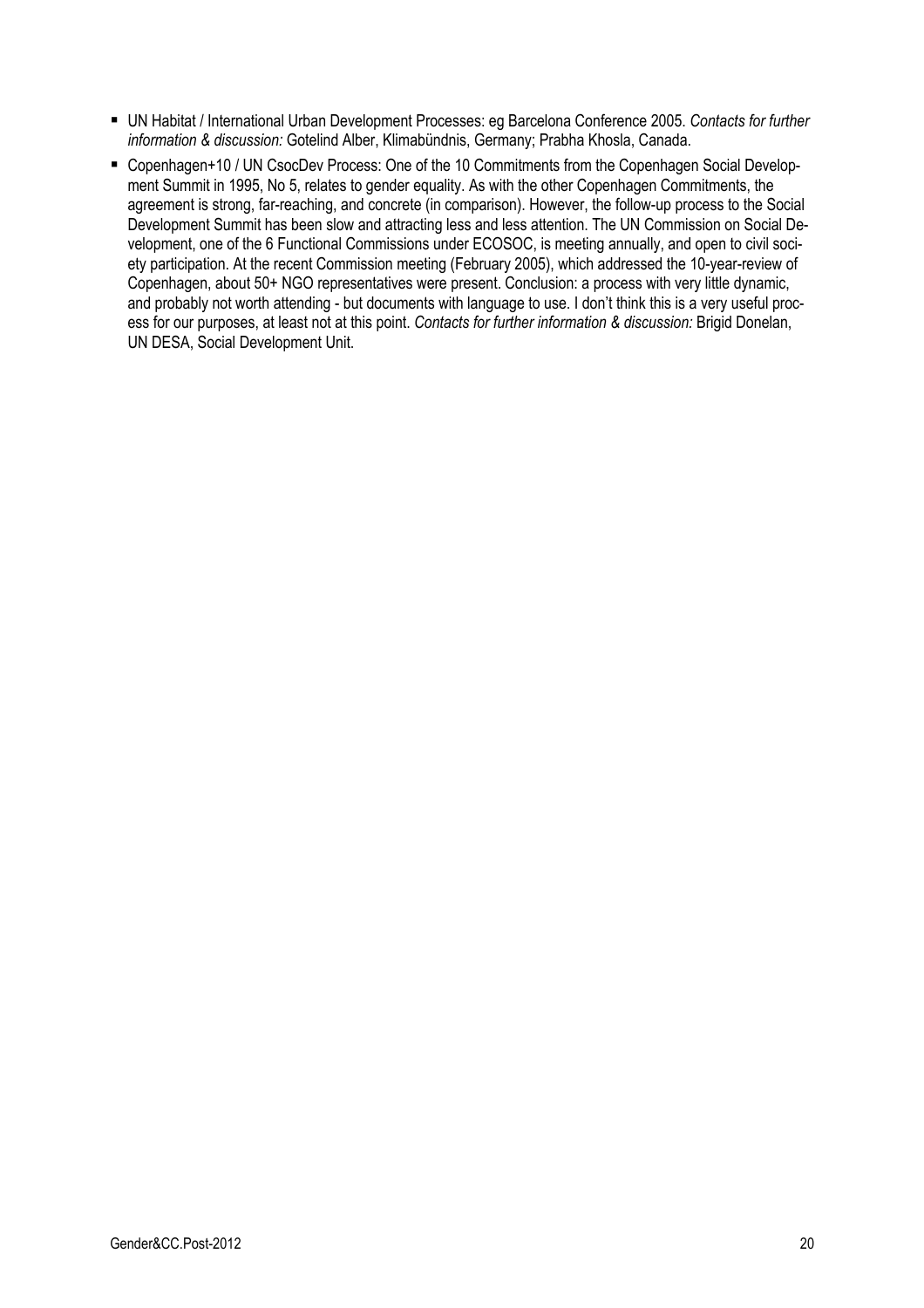# **4. Potential Partners: Relevant Organisations & Stakeholders and Potential Linkages**

# **The Women Environment Ministers Network** (see above)

### **Relevant Women's Organisations and Networks**

The capacity of women & environment networks seems rather limited at this point. In order to impact future policy-making, capacities would need to be pulled together, and additional organisations and individuals would need to be engaged whenever possible. Out of the existing organisations and networks working on women & environment issues, the following should be contacted and possibly engaged in developing a strategy towards post-2012 policy processes:

*At the international level*, the Women's Environment and Development Organisation (WEDO) certainly holds the most extensive institutional history as regards lobbying on women & environment issues in the UN context. WEDO has been active around Rio (and nearly all other UN Summits), CSD, WSSD and other review meetings, and oftentimes led the advocacy effort, convened caucuses, etc. WEDO has also worked closely with UNEP on its recent publication on women & environment and the global women's assembly in 2004. 30 They do not attend Convention meetings, however, and have little experience there. Contacts: June Zeitlin; Irene Dankelmann (who has expressed interest in issues of global change & gender).

ENERGIA represents a global network on women/gender and energy but does focus on developing countries. 31 Contacts: Sheila Oparaocha; Gail Karlsson.

International Council of Women: They have attended UNFCCC meetings – but studying their website, I have not been able to find any references to climate change. Under "sustainable development", they devote sections to economics, consumer affairs, employment, and rural/urban. Under "general well-being, they have sections and advisors on health, environment, habitat, and nutrition.

Other women's organisations attending the UNFCCC COPs, at least some years, include Women for Peace and Ecology (Germany), African Indigenous Women Organisation (Nairobi, Kenya), All Indian Women's Congress (Delhi, India), Women for Sustainable Development (Karnataka, India, www.climateindia.com), South Asia Indigenous Women Forum.

*At the regional level*, Women in Europe for Our Common Future (WECF) are the most prominent potential actor. LIFE e.V. / **gena**net is coordinating the Working Group on Energy and Climate Change. Contact: Ulrike Röhr, LIFE e.V.

At the national level in developed countries, several women's organisations and networks have been active on climate change issues: In Germany, for example: **gena**net itself, the wider network of women's organisations and individuals in the German NGO Forum's Women's Working Group. 32 In the UK, the Women and Environment Network (WEN).

We should also keep in mind the long-standing and strong tradition of *women's engagement in the anti-nuclear movement*, eg in countries like Germany, the UK, and the US. It would be of great interest to explore how these networks can become engaged in global climate change policy-making.

# **Environmental NGOs (ENGOs)**

When considering collaboration with environmental NGOs, experiences within UNFCCC, UN CSD, WSSD, and other environment / sustainable development processes need to be carefully examined. My general impression is that achieving mainstreaming of gender into environmental NGOs' work, including their advocacy efforts, has been rather difficult. Often, it requires the constant presence, reiteration, and concrete prepared inputs on gender. The reasons are manifold, one might be the lack of capacity and knowledge, and the fact that many ENGOs are run by men. The latter might be different in the climate change context – that remains to be seen. Given the lim-

 $30$  Aiming to have a phone conversations with Irene Dankelmann soon. She is interested to develop more of a focus on environmental change and gender, and sees the UNFCCC process as part of that.

 $31$  They are already developing an advocacy stratagy towards CSD-14/15.

 $32$  More and from other countries could be added here – but I think that's not the scope of this paper.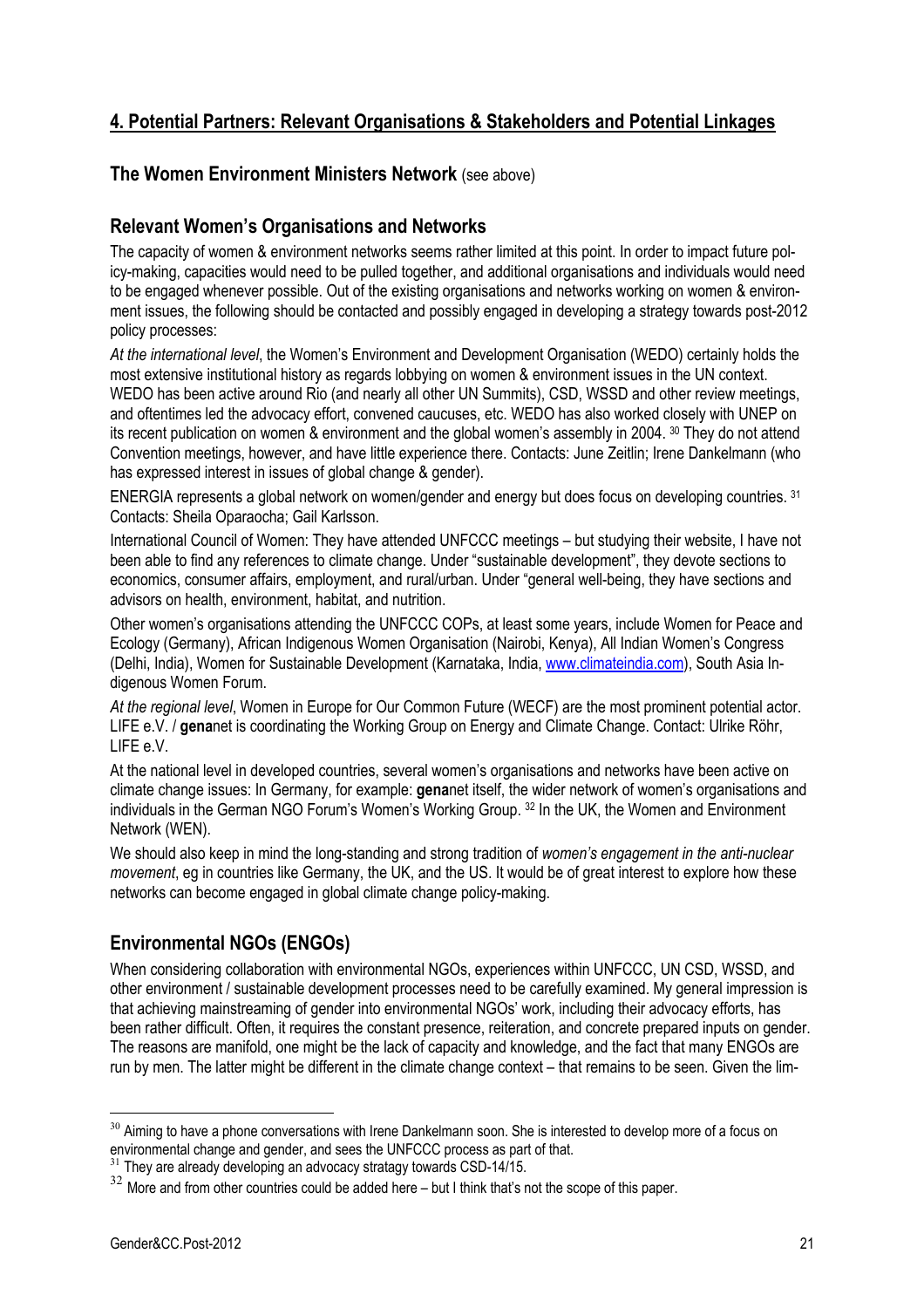ited capacity of women's organisations at this point, coalitions should only be sought if they can be effective quickly and without excessive effort.

*Climate Action Network* (International, Europe, US): At the CAN Europe office, Lars Friberg is responsible for post-2012 issues. He is currently summarizing the recent European Commission's communication on climate change to send to CAN members and engage in consultations. CAN have a draft post-2012 strategy – it is a discussion paper which has never been formally adopted by all CAN members (mainly due to North-South differences of view). CAN groups will discuss this again at the upcoming SB and COP meetings. Women's organisations (such as LIFE when joining CAN) can suggest amendments to parts of the paper, eg within the working groups on decarbonisation, and adaptation, which would be discussed in the CAN network. As a CAN Europe member and in the Brussels context, LIFE can principally also attend consultation meetings, such as the ones called by the Commission, in behalf of CAN Europe.

*G9* – the group of nine major European environmental NGOs who maintain offices in Brussels. Current members are WWF, Greenpeace, Birdlife International, Friends of Nature, EEN, EEB, T&E (Transport and Environment), and CAN Europe. It might be an option for women & environment groups (eg LIFE? WECF?) to join the G9 (and make it G10).

*IUCN – The World Conservation Union* has one senior gender advisor: Lorena Aguilar, based in Costa Rica, has been active on gender & climate change issues, though with a focus on developing countries and issues of disaster relief. Lorena has also participated at Beijing+10, and organized, together with WEDO, an event featuring Wangari Maathai.

Other big environmental organisations, such as *Greenpeace*, *WWF*, *The Nature Conservancy*, *Conservation International*, the *Sierra Club*, and others, should be explored: Do they have gender focal points in their organisation? Are they working on gender aspects of climate change, or on social aspects in a broader sense?

### **Other 'Major Groups' / Stakeholders: Potential Partners**

It will be important to explore potential advocacy coalitions with – at least partially – like-minded stakeholders who are active around intergovernmental processes.

*Local authorities:* Klimabündnis: "The Climate Alliance is an association of European cities and municipalities that have entered into a partnership with indigenous rainforest peoples. This worldwide alliance is united by a common concern for the world's climate. Our climate protection contributions build upon commitment and diversity at the local level. We view our initiative as a part of efforts towards sustainable development and North-South equity." Climate Alliance has coordinated the project "Climate for Change", which aims at improving the participation of women in the decision making processes related to climate protection, with an emphasis on the local level. The main work packages comprise an analysis of instruments and policies applied in several local authorities in Europe, working with experts and, in the end, providing the 'Climate for Change' tool kit. 33 *Contact:* Gotelind Alber, Klimabündnis / Climate Alliance, Frankfurt.

*Trade Unions*, particularly on issues of social & economic justice, employment (job loss and job creation), education/training, and generally issues of social transition in developed and developing countries. The International Confederation of Free Trade Unions (ICFTU) was very active, for example, at COP-10, bringing a large delegation from around the globe and organizing several side events. On a number of issues, trade unions would be a 'natural ally' of women, and also with regard to the need to broaden the discourse on climate change. 34 However, their traditionally male dominated structures need to be taken into account (and 'managed') when working with them. *Contact*: Lucien Royer, ICFTU / TUAC, Paris.

*Indigenous Peoples* are becoming more and more active in the climate change process. As scientific evidence about impacts is increasing, particularly re the Arctic region, SIDS (and others), Indigenous Peoples' organisations are advocating for more effective policies and measures for mitigation and adaptation. Their traditional livelihoods and the very basis of their survival are under threat in many areas; and their representatives played a relatively prominent role at recent UNFCCC COPs. However, experience in other processes shows that coalitions between women and Indigenous Peoples can be difficult to forge: the protection of traditional cultures can stand opposite the general goal of gender equity in, for example, debates about land rights. The potential of building

**<sup>33</sup>** See www.climatealliance.org and www.climateforchange.net

<sup>34 .</sup>Adaptation is a public issue that reaches beyond the limits of the current debate for COP10 about disaster risk management and the role of private insurance companies." (ICFTU / ETUC / TUAC Statement to COP10.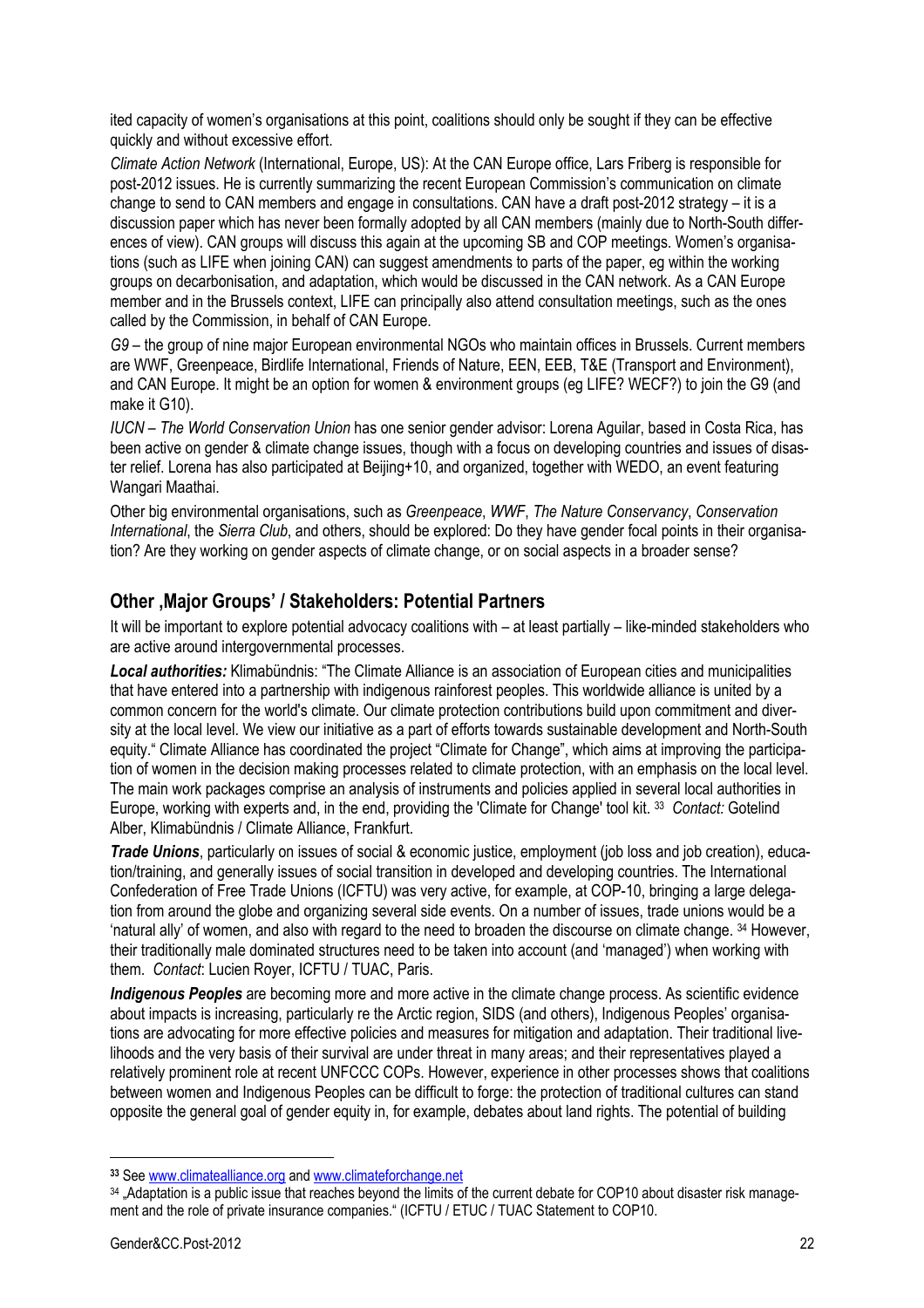coalitions with Indigenous Peoples would need to be explored. *Contact:* Carol Kalafatic, American Indian Treaty Council - for advice & inputs.

**Science,** beyond IPCC: There is a large, and increasing, number of researchers working on climate change; some of them are closely involved with governments and international agencies that they are advising. Most researchers have a natural science or engineering background, not a social science background that lends itself more easily to gender analysis. If research on gender aspects of climate change in the North is to be initiated, some of the relevant research institutions could become collaborators – but only if it does not take too much time and resources to set it up. *Possible contacts*: Thomas Roswall, ICSU; Potsdam Institute, Wuppertal Institute, Pew Centre, etc.

*Business:* More progressive corporations are engaged in a number of initiatives, such as new Climate Group 35, or the UNEP Financing Initiative (banks + insurance companies). Two entry points seem obvious: a) insurance and re-insurance companies who engage in their own climate change related research. They might be considered as partners (or funders) in research, particularly regarding risk perception, insurance behaviour, behavioural patterns in relation to mitigation and adaptation. b) Progressive corporate groups might also be coalition partners in advocacy, particularly regarding economic issues such as impacts on SMEs and the informal employment sector. *Contact*: eg Nigel Baker, Swiss Re, Zürich. Steven Howard, Climate Group, London.

**<sup>35</sup>** www.theclimategroup.org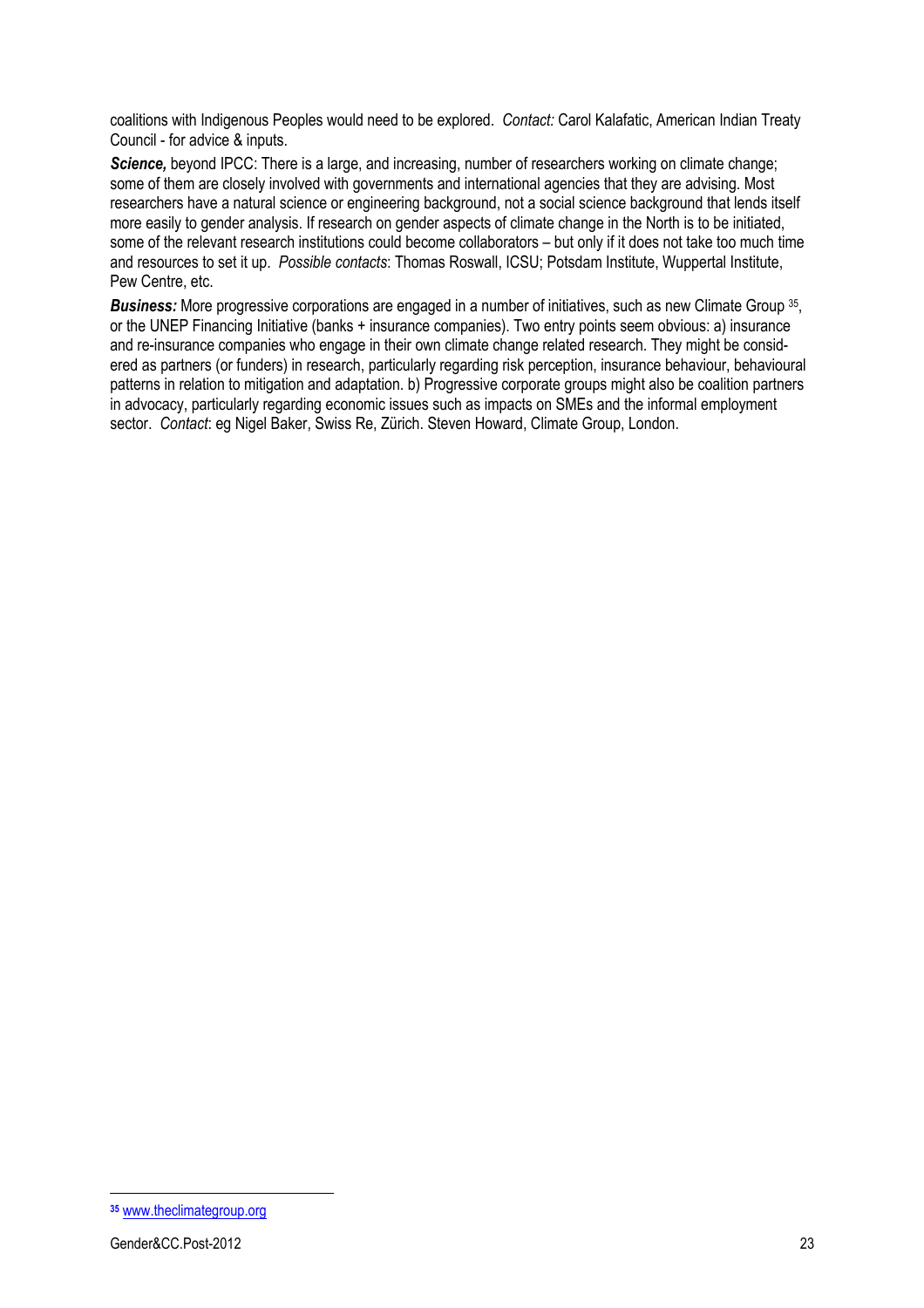# **5. Broader Considerations in the Context of Women & Environment**

Is there a global women's environment movement? Networks and joint strategies of women and their organisations who work on environment issues? I believe that there is such a 'movement' – but it is weaker than it used to be, and its internal coalitions are weaker than they should be. With the recent WAVE conference, organized by UNEP, the increased networking around Beijing+10, and of course Wangari Maathai being awarded the Nobel Peace Prize, we may have a good fundament for a stronger movement.

This paper is not meant to analyse this movement, and I am not in the position to conduct a historical analysis of why I say that it is weaker than it needs to be to achieve real results. One aspect I want to point out, though, is that the individuals and organisations working on women & environment issues <sup>36</sup> are a bit stuck – maybe not in a cul-de-sac, but at least at a cross-roads.

Over the last few decades, we have moved from activism "outside" the political processes (literally outside the buildings and conference rooms) to advocacy on the "inside". Much of the early activism was to ensure access to the policy-making processes, highlighting the need for women's participation to ensure quality of discussion and legitimacy of outcomes. Nowadays, women's organisations are being consulted in many national processes, their representatives are being invited to advise governmental delegations, and women are recognized as a "Major" Group" in many UN processes, participating actively as NGOs, civil society representatives, and stakeholder dialogue participants. In many fora, we have opportunities to speak at negotiating sessions and/or lobby delegates at meetings, distribute materials, etc. We are nowadays being asked for inputs, comments, ideas, strategies, paragraphs (including the rather exploitative mechanisms that often come with that). Much of the work is professionalized; there are highly educated women doing the work – the research, the advocacy, and implementation in governments and elsewhere. These mechanisms have been used by women's organisations in many processes, and have resulted, at least in many cases, in more gender-sensitive decisions and policies.

However, women are still far from equal representation in decision-making. And many areas remain where we have not moved from general statements concerning gender issues to the necessary concrete and substantive recognition of gender specific aspects of particular issues.

In short: We still lack a lot of data, knowledge and policies. And we have not achieved gender equity in power and decision-making. This is not only the case as regards environmental / sustainable development issues but in general. Hence, real change is falling far short of policies and plans.

It seems to me that achieving gender mainstreaming on specific environmental / sustainable development issues is but one aspect (or even only a manifestation) of what we want: a different political process in a gender equitable society.

To illustrate: we often look at a specific sustainable development issue aiming to identify the gender specific aspects of it, so as to then advocate for their inclusion in policy-making and implementation. While this approach is warranted and necessary, it leaves us with unsatisfactory results of concrete policies and possibly concrete results in an overall situation of gender inequity.

This is illustrated by an experience shared by many women's advocates: When drafting 'language' for policymakers, the essential thrust of what we want to achieve somehow gets lost in the process of 'translation' of our concerns into acceptable UN or EU 'language'. Such experience can be analysed from different perspectives. Taking, for example, a linguistic-historical approach, the experience is not surprising because current official language reflects a 'culture of domination' rather than a 'culture of partnership' – it does not serve us well.

Therefore, it seems there is a need for space and time for some broader, long-term, and strategic consultations. Are we employing the most promising strategies for change? After moving from "confrontation to integration" (a phrase coined by Christa Wichterich), do we need to go back to confrontation? And what or who is it that we need to confront? And/or do we need to include men in our strategies and policy development more systematically (like CSW did with their focus session on men and boys)?

I believe it is important to pursue the gender & climate change issues as is the focus of this paper, but in parallel also engage in a 'deeper' conversation about the overall political and societal strategy towards gender justice. I am including this suggestion in the "Outlook" below.

<sup>36 |</sup> am using "women & environment" for short, including gender issues as well as sustainable development issues.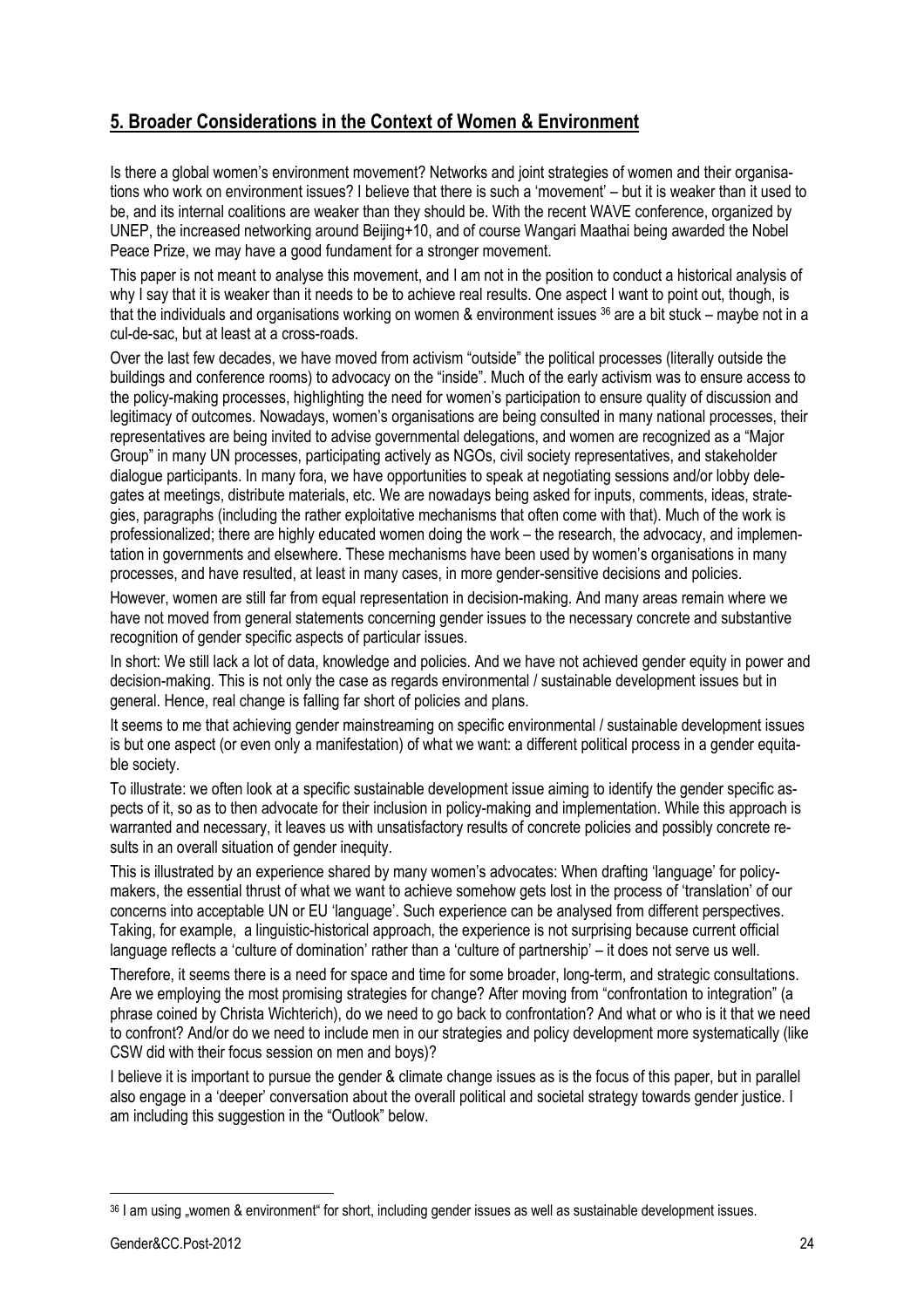# **6. Outlook: Goals, Strategies, Next Steps**

# **Suggested Goals on Gender & Climate Change in the North 37**

**Research & data:** We don't know enough about gender aspects of climate change, particularly in the North. For example, with regard to climate protection measures, there is no gender analysis from a Northern perspective, only, in some aspects, from a Southern perspective. All climate protection measures and programmes and all instruments for mitigating climate change or adapting to climate change must be subjected to a gender analysis. All climate change related data need, scenarios, etc to be disaggregated by gender. Gender-disaggregated data are particularly lacking for the developed world.

Hence, relevant research needs to be developed and financed. This requires gender experts and climate researchers to engage in the issues, and it requires funders to support such research projects. Based on existing knowledge in the area of climate change as well as in other areas, specific suggestions for research projects can be developed and advocated for.

**Gender Mainstreaming:** Gender must be universally integrated into climate protection negotiations and policymaking at national and international levels. Different needs, opportunities and goals of women and men need to be taken into account. The beginning post-2012 process offers an important opportunity.

**Participation:** Women must be involved in climate-protection negotiations at all levels and in all decisions on climate protection. Representation by numbers is not enough: Hence, we need women represented, and gender experts.

**Information / Publications:** There is a general information deficit on climate protection and related policy. New information materials and strategies need to be developed. They need to include gender aspects, and they need to be target group specific, including being tailored for women's information channels.

**Monitoring:** Gender mainstreaming of climate change related research, policy-making and implementation needs to be monitored at the national and international levels.

#### **The above can be summarized in three main goals:**

- 1. Closing knowledge gaps relating to gender aspects of climate change in the developed world (research; gender-disaggregated data).
- 2. Including more women and gender experts in climate-protection related negotiations and decision-making at all levels.
- 3. Integrating gender related knowledge into policy-making, implementation, monitoring, and communication strategies and materials.

All three goals should be pursued in parallel. They will develop further over time, as more research becomes available and more gender experts get engaged in climate related policy-making and implementation.

# **Suggested Strategies**

As reviews of climate politics and gender have shown, including gender aspects in climate change related policy making would represent some much-needed innovation. In other words: it will be tough.

Hence, I would suggest considering a multi-pronged strategy – including the following components and aspects:

Networks & strategic alliances: Coalitions need to be built, and preferably across the board of governments, international agencies, women's organizations, and other stakeholders. Some candidates for such coalitions have been mentioned above.

Champions: It would also be worthwhile to consider identifying specific individuals who would be prepared to "champion" the issue over a longer period of time. This could be a prominent women's / environment advocate (such as Wangari Maathai…), an environment minister (possibly among the women environment ministers network), a prominent leader of a regional group, or others.

<sup>37</sup> The gender & climate change leaflet recently published by LIFE e.V. & WECF provides an excellent summary of the goals.

<sup>–</sup> Impacting donor policies, another focus area also of Northern-based organisations, is not addressed in this paper.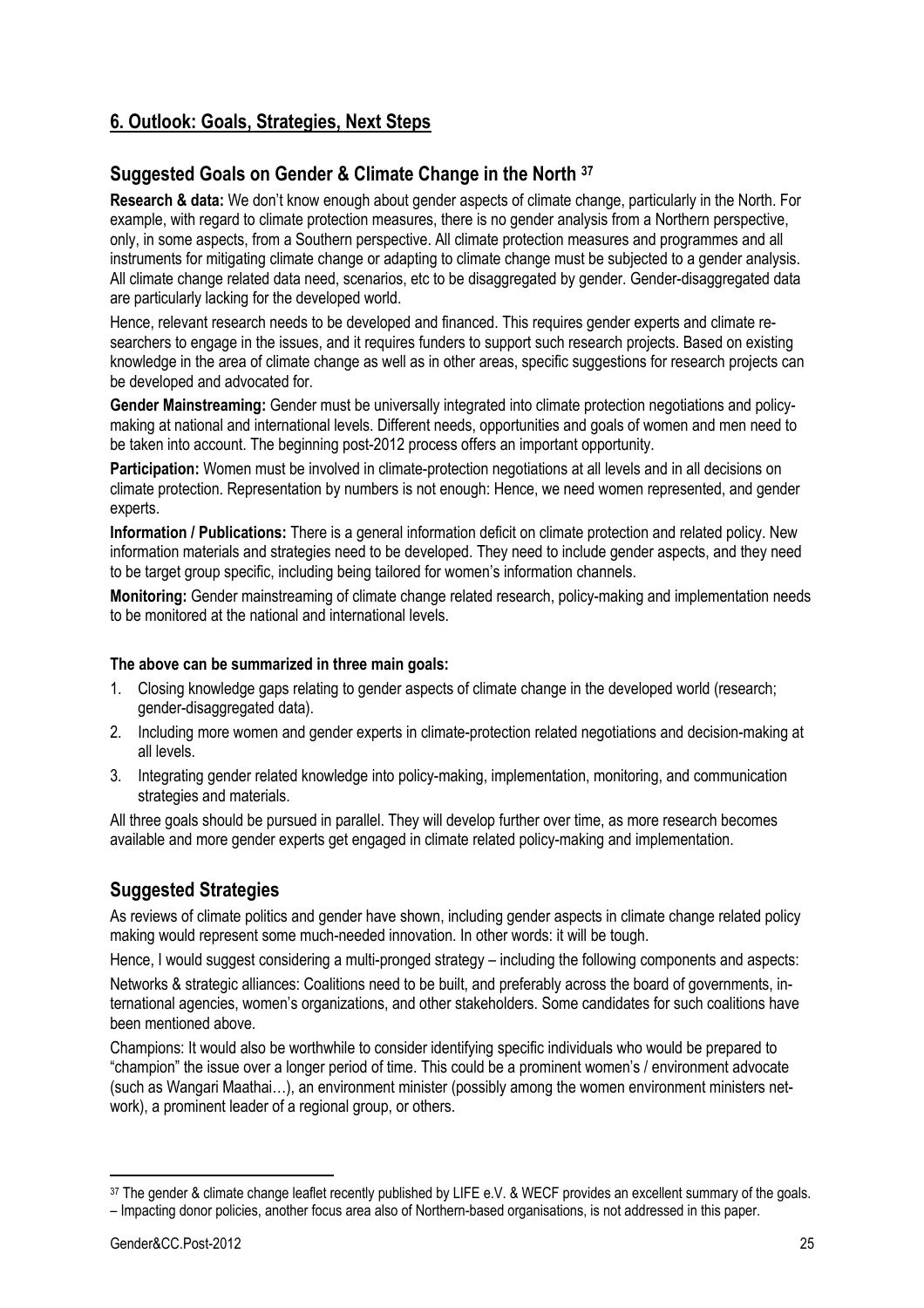Visibility: In order to create awareness and attention, a visible network / campaign should be created, which would be active at international, regional and national levels, under the same name, visual branding, etc. That could be a Women's Climate Change Caucus or Campaign, or similar.

North & South: Coordination of women's positions from Southern and Northern perspectives; these do not necessarily coincide. Every attempt should be made to consult and complement each others work.

Widening the horizon, broadening the discussion on climate change: It seems that climate related policy processes are (have become?) very narrow, focussing on technological, but first and foremost on economic measures and mechanisms. It is questionable that such a narrow approach would satisfy the need to realize a vision of sustainable development in the context of climate change. Rather, the current discourse needs to be broadened, it needs to include conversations about basic values, lifestyles and (over-)consumption, non-economic incentives, etc. This also needs to include a reflection of the psychological impacts of economic mechanisms such as emissions trading vis-à-vis a global common / public goods approach.

Timing: The post-2012 discussions are about to begin. For new issues and aspects to be included in international negotiations, they need to be raised very early on in the process. With regard to gender aspects of climate change in the North, that means sooner rather than later. The first international meeting discussing governments' first considerations of a post-2012 regime will take place in Bonn, Germany, in May 2005.

Resources: Any of the above components can only be realized if significant resources can be mobilized over a number of years - resources for research, networking, participation, and advocacy.

One rather immediate goal would be to achieve a decision about integrating gender aspects in climate related policy making. This could form the basis of more systematic work on research (including via IPCC) and policy on climate protection and adaptation to climate change.

# **Suggested Next Steps**

To build a powerful coalition and even the beginning of a sustained campaign on gender and climate change, it will be crucial to create ownership among the women, organizations, and networks who should ideally be involved. Hence, jointly developing the strategy for the next, say, 5 years, would be preferable. Suggestions include:

**Hold a Strategy Workshop / Process** on "Gender & Climate Change Strategy for 2005 and Beyond". Preparations for strategic workshop / discussions would need to include:

- further research into the options outlined in this paper, preparation of background documents & options for discussion;
- outreach to women's organisations and networks, and to individual women in governments, UN agencies, environmental NGOs, development NGOs, trade unions, etc.
- **P** preparation of estimated necessary investments of components of a potential strategy.

**Build a Research Agenda:** Develop, in consultation with women's organisations and networks as well as other climate researchers, a research agenda that would provide detailed analysis of gender aspects of climate change in the North. Also: build a network of researchers who will be able to accompany the Post-Kyoto process and provide assessments of potential gender impacts of suggested mitigation and adaptation mechanisms under negotiation.

**Establish a Women's Caucus at UNFCCC COPs** (and SB meetings) – such meetings should also address if a global women's caucus works for South and North.

#### **Build coalitions**, including:

- consult women's organisations and networks regarding the issues and suggestions raised here;
- connect with the Women Environment Ministers' Network;
- use the MDG review process & Summit to network;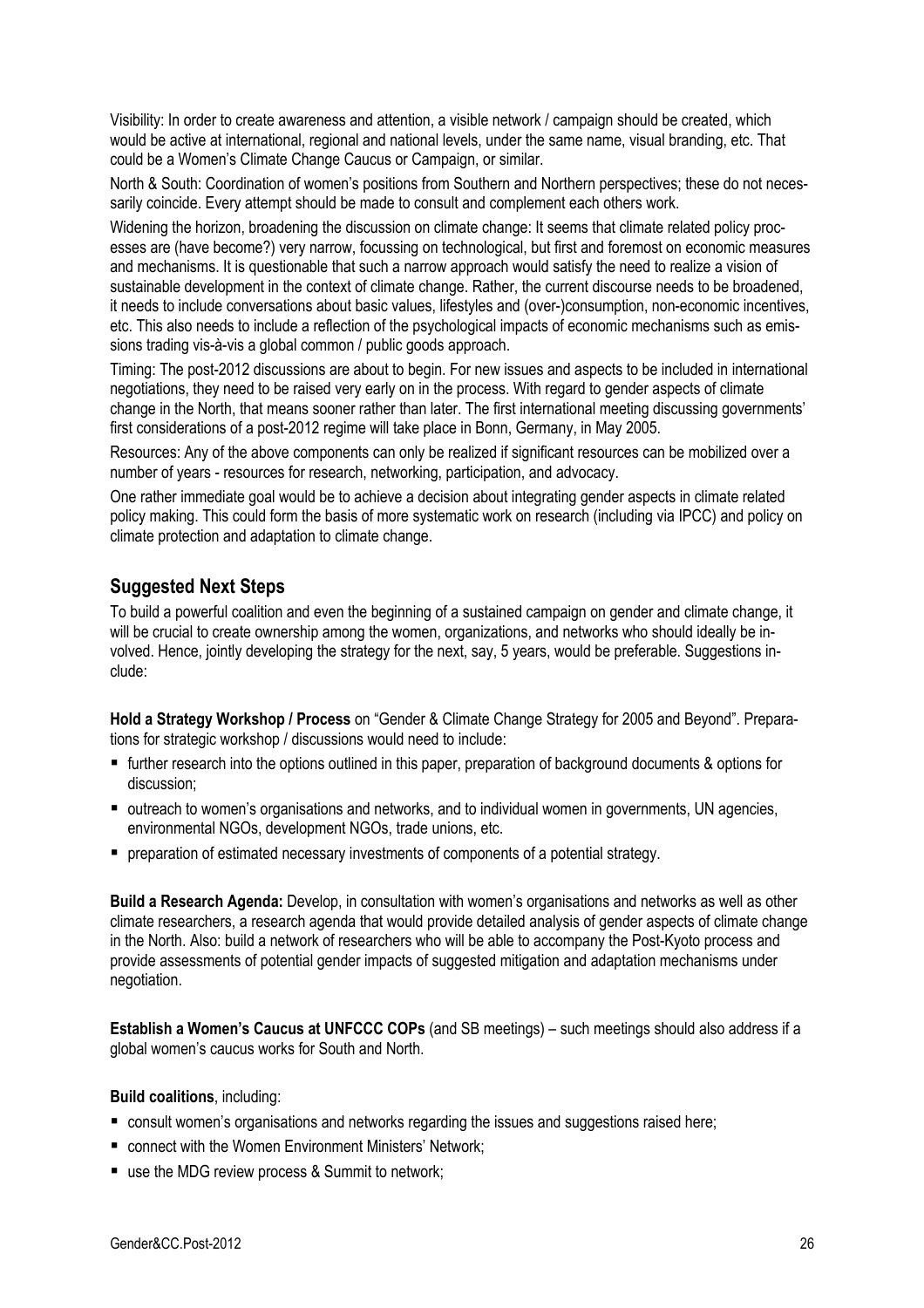- to build and use individual connections with women (and men) in key positions in CC related bodies, departments, organisations;
- engage in generative dialogue, not only debate and negotiation beginning with the most likely individuals and coalition partners but building beyond that, too;
- explore the possibilities of building on women's considerable engagement in the anti-nuclear movement and the peace movement.

#### **Advocacy Target Groups**

**EU and other developed countries**: A strategy should possibly pay particular attention to non-EU developed countries, which have demonstrated progressive approaches (to gender and/or climate change) in the past. In terms of advocacy, it can sometimes be easier to convince countries like Norway, Switzerland, Canada, New Zealand to voice new ideas / aspects in negotiations, than the EU.

**National level:** Linking Gender Mainstreaming to the Kyoto Protocol Measures: In the context of the Kyoto Protocol, Annex I Parties are required to implement mitigation measures. National governments are left to make their own choices as regards which measures they wish to take. Measures that could achieve the desired effect include: Enhancing energy efficiency; promotion of renewable energy; favouring sustainable agriculture; recovering methane emissions through waste management; encouraging reforms in relevant sectors to reduce emissions; removing subsidies and other market distortions; protecting and enhancing greenhouse gas sinks; reducing transport sector emissions. Some of these issues certainly have gender specific aspects, in terms of designing and implementing the measures and/or their impacts. In Europe, national and regional women's organisations could target their governments reporting process.

### **Women (and Environment) in General**

As outlined above, I believe there is a need for a more strategic and long term conversation on the advancement of women's / gender issues in environment and sustainable development.

One suggestion would be to start this conversation within the networks in Germany (or Europe) through hosting a 'retreat & reflection' workshop sometime in 2005:

- a meeting with maybe 15-20 participants, mainly NGOs but also gender experts from government and other stakeholder groups, as appropriate (focus on individuals who can and are willing to engage);
- focusing on participants and their conversation, not on documents (background or outcome);
- engaging a professional facilitator to support the conversation and ensure goal-oriented interaction;
- possibly use Future Search as a meeting strategy (a tool that allows to easily generate a shared context and overview history as well as move into strategic future planning);
- organized away from official processes and meetings.

The meeting might benefit from a few initial and brief inputs (thought pieces) from a few women but should not focus on presentations but on the conversation in the group as a whole (and possibly break-out groups). The *purpose* of the meeting would be to reflect on past activities regarding women & environment issues and consider future strategies. The *desired outcomes* would be a clearer picture of our successes and failures, an analysis of factors of success and failure, and a collection of options for the future that can be discussed in the wider networks in the region and globally.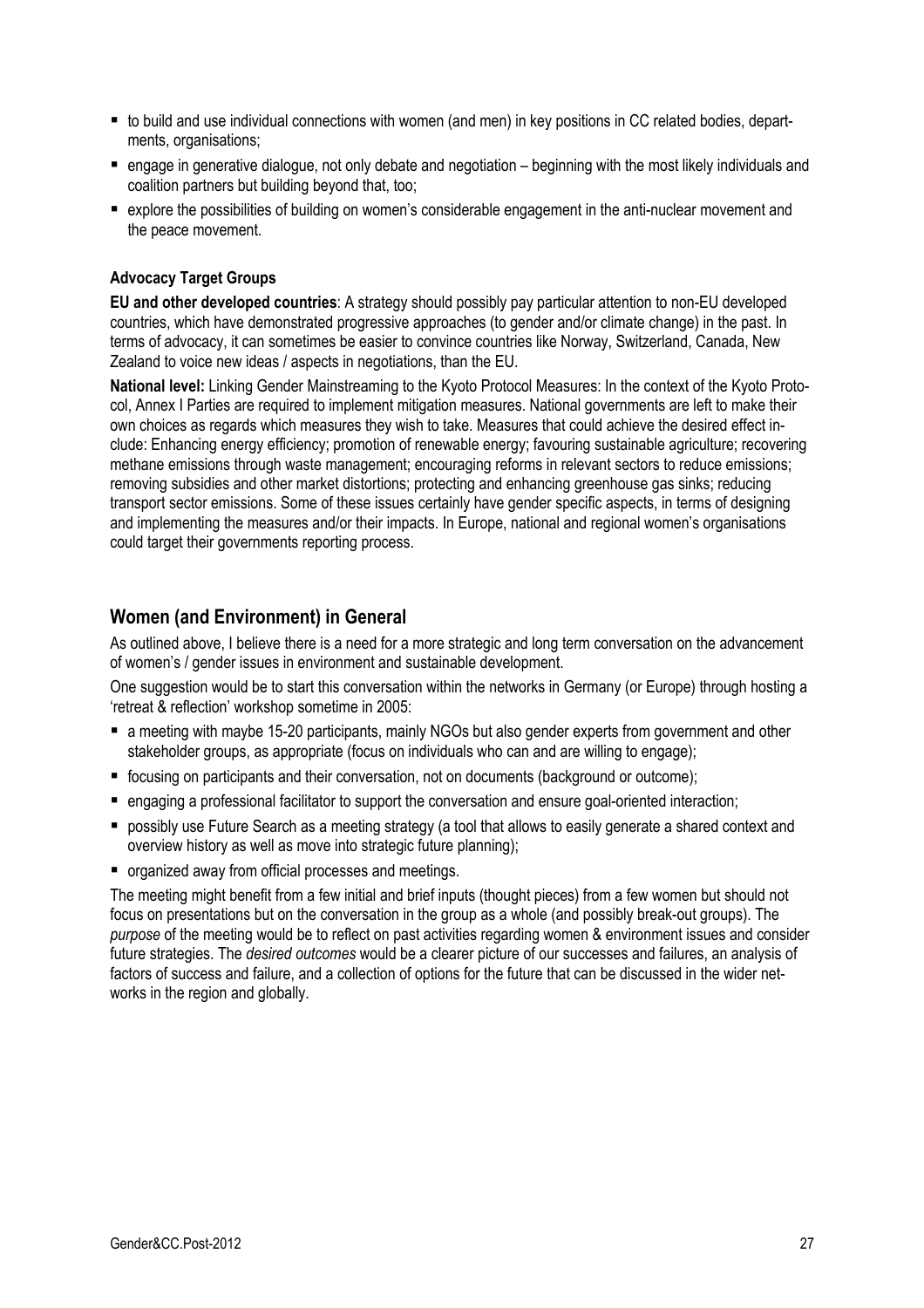# **ANNEX I: Upcoming Meetings on Climate and Atmosphere**

from IISD Linkages, http://www.iisd.ca/upcoming/linkagesmeetings.asp?id=5

**CARBON MARKET INSIGHTS EVENT 2005:** 1 March 2005 - 3 March 2005. Amsterdam, Netherlands. This annual event, which is organized by emissions consultancy Point Carbon, will provide a forum to discuss the latest developments in the carbon market, including the state of the Kyoto Protocol's Clean Development Mechanism and Joint Implementation initiative, the EU's emissions trading scheme, and other regional and national schemes. Participants will also be able to discuss the Kyoto Protocol's second commitment period expected after 2012, and various pricing scenarios for the emerging carbon market. For more information contact: Point Carbon Organizing Committee; tel: +47-924-29-400; fax: +47-925-70-818; e-mail: conference@pointcarbon.com**;** Internet**:** http://www.pointcarbon.com/category.php?categoryID=286

**INTERNATIONAL SYMPOSIUM ON INTERFACES BETWEEN CLIMATE AND ECONOMIC DYNAMICS:** 3 March 2005 - 4 March 2005. Interlaken, Switzerland. This symposium will consider the linkages between climate and economic activities, based on the perspective that climate change can be viewed as a "cycle with four phases: economic activities cause emissions of GHGs, which cause climate changes, which inflict climate impacts, which feed back to economic activities and growth." The symposium will explore the interfaces between these phases, encouraging a dialogue between experts on each phase. Specific topics on the agenda include: global climate modelling and forecasting; valuing climate change impacts, including sea-level rise; assessing the economic costs of carbon policy; and evaluating technological options. The symposium is being organized by several organizations and institutes, including the Swiss National Center of Competence in Research on Climate (NCCR-Climate) and Bern University. For more information contact: Laurent Viguier, EPFL; tel: +41-21-693-3298; fax: +41-21-693-3840; e-mail**:** laurent.viguier@epfl.ch**;** Internet**:** http://ecolu-info.unige.ch/~nccrwp4/GEMINI-E3/Interlaken.htm

**CAIRO 9TH INTERNATIONAL CONFERENCE ON ENERGY & ENVIRONMENT (EE9):** 13 March 2005 - 19 March 2005. Cairo and Sharm El-Sheikh (Sinai Peninsula), Egypt. This conference will include technical paper presentations, keynote lectures, training sessions, poster sessions, panel discussions, open forum sessions as well as social events. For more information contact: Ralph H. Kummler, Interim Dean, College of Engineering, Wayne State University; tel: +1-313-577-3775; fax: +1-313-577-5300; e-mail: rkummler@chem1.eng.wayne.edu**;**  Internet**:** http://ee9.sat-eng.com/index.htm

**INTERNATIONAL ENERGY/ENVIRONMENT MINISTERS ROUNDTABLE:** 15 March 2005 - 16 March 2005. London, UK. Ministers from about 20 countries with significant energy needs will be considering the challenge of achieving a sustainable and secure energy future for all in a lower carbon world. Chancellor Gordon Brown will give a keynote address on the relationship between economic development, energy investment and climate change. For more information contact: Internet:

http://www.g8.gov.uk/servlet/Front?pagename=OpenMarket/Xcelerate/ShowPage&c=Page&cid=1078995903839 **2ND INTERNATIONAL FORUM ON PARTNERSHIPS FOR SUSTAINABLE DEVELOPMENT: ADVANCING IMPLEMENTATION ON WATER AND ENERGY:** 21 March 2005 - 23 March 2005. Marrakech, Morocco. This Forum will build on the outcomes of other international partnership discussions, including the First International Forum on Partnerships for Sustainable Development held in March 2004 in Rome, Italy. The Second Forum will focus on the issue of "Advancing Implementation on Water and Energy." It is being organized by the Moroccan Ministry of Territory Planning, Water and Environment in cooperation with the UN Department of Economic and Social Affairs (UN/DESA). The meeting's outcomes will be presented during CSD-13, which will convene from 11- 22 April 2005, in New York. For more information contact: Moroccan Ministry of Territory Planning, Water and Environment; tel: +212-37-77-26-62; fax: +212-37-77-26-40; e-mail: forum@minenv.gov.ma**;** Internet**:**  http://www.minenv.gov.ma/forum-part.2005/

**23RD SESSION OF THE INTERGOVERNMENTAL PANEL ON CLIMATE CHANGE:** 8 April 2005. Addis Ababa, Ethiopia. IPCC-23 is scheduled for 8 April 2005 in Addis Ababa, Ethiopia. It is expected to continue preparations for the Fourth Assessment Report, scheduled for release in 2007. For more information contact: IPCC Secretariat; tel: +41-22-730-8208/84; fax: +41-22-730-8025/13; e-mail: IPCC-Sec@wmo.int**;** Internet**:**  http://www.ipcc.ch/calendar2005.htm

**2005 PLUM CREEK SYMPOSIUM ON KYOTO, FORESTS, AND LIVING TREE MARKETS: SCIENCE AND LAND USE POLICY IN CARBON SEQUESTRATION:** 13 April 2005 - 14 April 2005. Missoula, Montana, US. The University of Montana's College of Forestry and Conservation will host this meeting on the latest scientific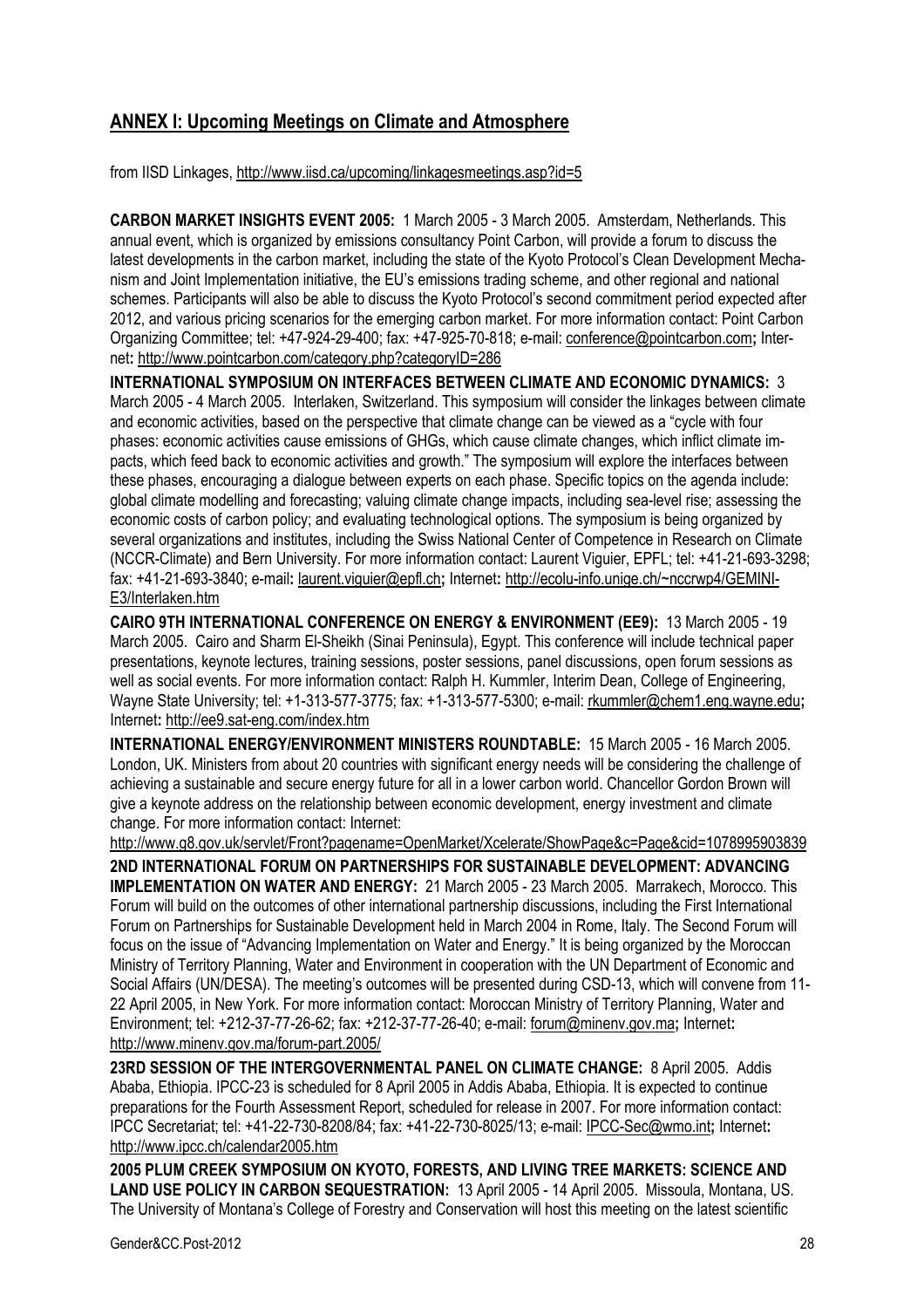findings regarding the role of forests and land use decisions in sequestering carbon, and the linkages between carbon forestry initiatives and environmental and social co-benefits. For more information contact: University of Montana's College of Forestry and Conservation; tel: +1-406-243-5521; fax: +1-406-243-4845; e-mail: carbonconference@forestry.umt.edu**;** Internet**:** http://www.forestry.umt.edu/kiosk/Conference/Carbon/default.htm

**THIRD ANNUAL BRUSSELS CLIMATE CHANGE CONFERENCE:** 19 April 2005 - 20 April 2005. Brussels, Belgium. The third annual Brussels Climate Change Conference will take as its theme, "EU climate change policy beyond Kyoto: Building a global climate change agreement." The conference will consider a variety of issues, including EU climate change policy after the upcoming Spring Council meeting, transport and aviation issues, the development of the EU Emissions Trading Scheme, and impact mitigation and technology solutions. For more information contact: Mark Kinloch, EU Conferences Ltd.; tel: +44-1495-300-012; fax: +44-1495-309-372; e-mail: info@euconferences.com**;** Internet**:** http://www.euconferences.com/climatechange05\_intro.htm

**CARBON EXPO 2005:** 11 May 2005 - 13 May 2005. Cologne, Germany. This event is expected to bring together representatives of the public and private sector to consider the carbon market. The expo will further understanding of key emerging issues in the carbon market area, including the EU emissions trading scheme, similar schemes elsewhere, and the Kyoto Protocol's market-based mechanisms. The event is being organized by the International Emissions Trading Association and the International Bank for Reconstruction and Development, which is a part of the World Bank Group. For more information contact: Robert Dornau; tel: +41-79-689-2242; fax: +41-22-839-3181; e-mail: dornau@carbonexpo.com**;** Internet**:** http://www.carbonexpo.com/

**5TH GLOBAL FORUM ON SUSTAINABLE ENERGY (GFSE) - ENHANCING INTERNATIONAL COOPERA-TION ON BIOMASS:** 11 May 2005 - 13 May 2005. Vienna, Austria. The 5th GFSE will take place from 11-13 May 2005 in Vienna, Austria, convening under the theme 'Enhancing international cooperation on biomass.' For more information contact: Irene Freudenschuss-Reichl, Austrian Ministry for Foreign Affairs, Development Cooperation; tel: +43-50-1150-4486; e-mail: irene.freudenschuss-reichl@bmaa.gv.at

**22ND SESSIONS OF THE SUBSIDIARY BODIES TO THE UNFCCC:** 16 May 2005 - 27 May 2005. Bonn, Germany. The twenty-second sessions of the Subsidiary Bodies (SB-22) to the UN Framework Convention on Climate Change (UNFCCC) is scheduled to take place from 19-27 May 2005, in Bonn, Germany. Following an agreement at the tenth Conference of Parties to the UNFCCC in December 2004, SB-22 will be preceded by a "Seminar of Government Experts," which will seek to promote an informal exchange of information on actions concerning mitigation and adaptation, and on policies and measures adopted by governments supporting implementation of existing commitments under the UNFCCC and Kyoto Protocol. The Seminar is scheduled for 16 and 17 May. For more information contact: UNFCCC Secretariat; tel: +49-228-815-1000; fax: +49-228-815-1999; email: secretariat@unfccc.int**;** Internet**:** 

http://unfccc.int/files/parties\_and\_observers/notifications/application/pdf/notice\_po\_050216.pdf

**RENEWABLE ENERGY FINANCE ASIA FORUM:** 15 June 2005 - 16 June 2005. Hong Kong, China. This forum aims to provide networking opportunities for the financial community to learn about renewable energy issues. For more information contact: Sarah Ellis, Green Power Conferences; tel: +44-870-758-7808; e-mail: sarah.ellis@greenpowerconferences.com**;** Internet**:** 

http://www.greenpowerconferences.com/events/RenewableFinanceAsia.htm

**EXTRAORDINARY MEETING OF PARTIES TO THE MONTREAL PROTOCOL / TWENTY-FIFTH MEETING OF THE OPEN ENDED WORKING GROUP:** 27 June 2005 - 1 July 2005. Montreal, Canada. The 25th meeting of the Open-ended Working Group and the second extraordinary meeting of the Parties to the Montreal Protocol are scheduled to take place from 27 June to 1 July in Montreal, Canada. The extraordinary meeting will seek to resolve disagreements over exemptions allowing methyl bromide use in 2006. For more information contact: Ozone Secretariat; tel: +254-2-62-3850; fax: +254-2-62-3601; e-mail: ozoneinfo@unep.org**;** Internet**:**  http://www.unep.org/ozone

**2005 ANNUAL MEETING OF THE INTERNATIONAL ENERGY WORKSHOP:** 5 July 2005 - 7 July 2005. Kyoto, Japan. Themes to be covered at this year's workshop include managing uncertainty and abrupt climate change, UNFCCC/Post-Kyoto regimes and technological responses to climate change. For more information contact: Leo Schrattenholzer; tel: +43-2236-807-225; fax: +43-2236-807-488; e-mail: leo@iiasa.ac.at**;** Internet**:**  http://www.iiasa.ac.at/Research/ECS/IEW2005/index.html

**SOLAR WORLD CONGRESS 2005:** 6 August 2005 - 12 August 2005. Orlando, Florida, USA. This event is expected to bring together researchers, scientists, engineers, architects, designers and other renewable energy professionals to discuss solar energy issues. In particular, the Congress will consider linkages between solar and water issues under the theme, "Bringing Water to the World." The 2005 Congress also marks the 50th anniver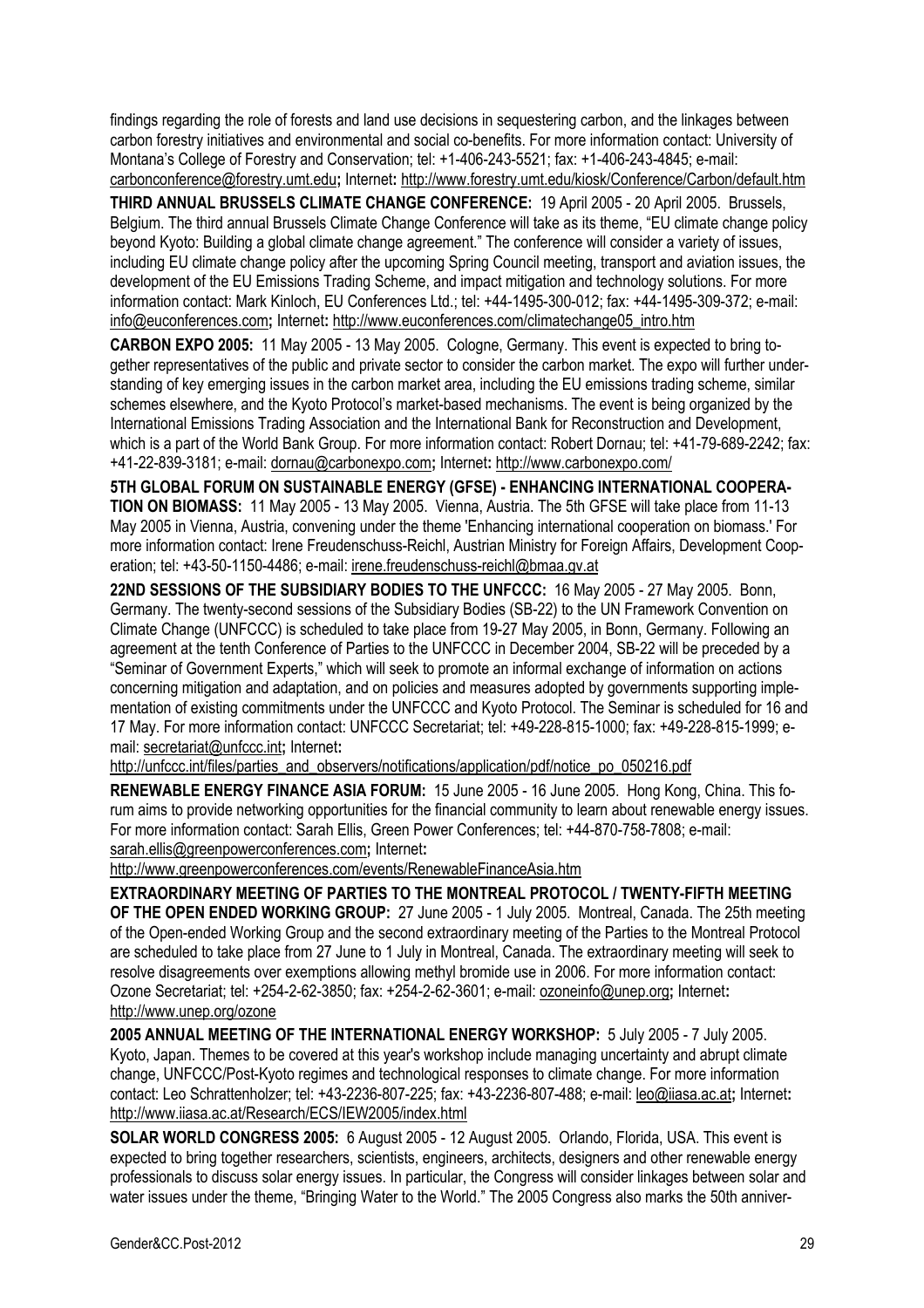sary of the first major solar conference, which was held in Arizona in 1955. To mark the occasion, the 2005 Congress will include a special session on the History of Solar Energy and the International Solar Energy Society. The organizers have requested those interested in submitting papers on these subjects to contact them by 15 November 2004. For more information contact: Becky Campbell-Howe, American Solar Energy Society; tel: +1- 303-443-3130 ext.103; fax: +1-303-443-3212; e-mail: bchowe@ases.org**;** Internet**:** http://www.swc2005.org

**INTERNATIONAL ENERGY PROGRAMME EVALUATION CONFERENCE:** 17 August 2005 - 19 August 2005. New York, USA. The International Energy Programme Evaluation Conference (IEPEC) is a biennial professional conference for energy programme specialists. In 2005, the Conference will take as its theme, "Reducing Uncertainty through Evaluation," providing a forum for presenting and discussing new research and objective evaluations of energy programmes. For more information contact: Cara Lee Mahany Braithwait, Conference Organizer; tel: +1-608-231-2266; fax: +1-608-231-1365; e-mail: samb@LRCA.com**;** Internet**:** http://www.iepec.org/

**NORDIC BIOENERGY CONFERENCE: BIOENERGY 2005:** 25 October 2005 - 27 October 2005. Trondheim, Norway. The conference will provide an opportunity to discuss options for increasing biomass in Europe significantly by 2010. Delegates will consider a range of relevant issues, including the future market for bioenergy and new technology for the efficient use of biofuels. For more information contact: Silje Schei Tveitdal, Norwegian Bioenergy Association; tel: +47-23-365870; e-mail: post@nobio.no**;** Internet**:** http://www.bioenergy2005.no

**SEVENTEENTH MEETING OF THE PARTIES TO THE MONTREAL PROTOCOL:** 1 November 2005. Dakar, Senegal. MOP-17 is tentatively scheduled to take place in November 2005 in Dakar, Senegal. For more information contact: Ozone Secretariat; tel: +254-2-62-3850; fax: +254-2-62-3601; e-mail: ozoneinfo@unep.org**;** Internet**:**  http://www.unep.org/ozone

**FOURTH WORLD WIND ENERGY CONFERENCE AND EXHIBITION:** 2 November 2005 - 5 November 2005. Melbourne, Australia. Organized by World Wind Energy Association, this conference will consider the latest issues facing the wind energy sector, including the impact of the Kyoto Protocol's entry into force and plans to implement the Millennium Declaration and Millennium Development Goals. Other issues on the agenda include the linkages between wind power and water management, desalination, human health, off-grid systems, financing and training. The conference will also include an exhibition on wind energy facilities and technologies. For more information contact: Conference Organizers; tel: +61-3-9417-0888; fax: +61-3-9417-0899; e-mail: wwec2005@meetingplanners.com.au**;** Internet**:** http://www.wwec2005.com/index.shtml

**GREEN POWER MEDITERRANEAN CONFERENCE - THE SUSTAINABLE ENERGY MEETING PLACE:** 15 November 2005 - 16 November 2005. Rome, Italy. This event seeks to create a focused platform for networking and knowledge transfer that will further the adoption of renewable energy systems and energy efficiency programmes in the region. For more information contact: Sarah Ellis, Director, Green Power Conferences; tel: +423- 663-029-144; fax: +44-207-900-1853; e-mail: sarah.ellis@greenpowerconferences.com**;** Internet**:**  http://www.greenpowerconferences.com/events/GreenPowerMed.htm

**FIRST MEETING OF PARTIES TO THE KYOTO PROTOCOL AND ELEVENTH CONFERENCE OF PARTIES TO THE UNFCCC:** 28 November 2005 - 9 December 2005. Montreal, Canada. Canada is hosting the historic first Meeting of Parties to the Kyoto Protocol (MOP-1), which is taking place in conjunction with the eleventh session of the Conference of Parties (COP-11) to the UN Framework Convention on Climate Change (UNFCCC). For more information contact: UNFCCC Secretariat; tel: +49-228-815-1000; fax: +49-228-815-1999; e-mail: secretariat@unfccc.int**;** Internet**:** http://unfccc.int/meetings/unfccc\_calendar/items/2655.php

**CONFERENCE ON ENGINEERING AND CLIMATE CHANGE:** 9 May 2006 - 12 May 2006. Ottawa, Canada. This conference is being organized by the Engineering Institute of Canada and other Canadian groups as a means of bringing together engineers and scientists to consider climate change in the context of engineering and technological responses. For more information contact: John Plant, Engineering Institute of Canada; tel: +1-613- 547-5989; fax: +1-613-547 0195; e-mail**:** jplant1@cogeco.ca**;** Internet**:** http://www.ccc2006.ca